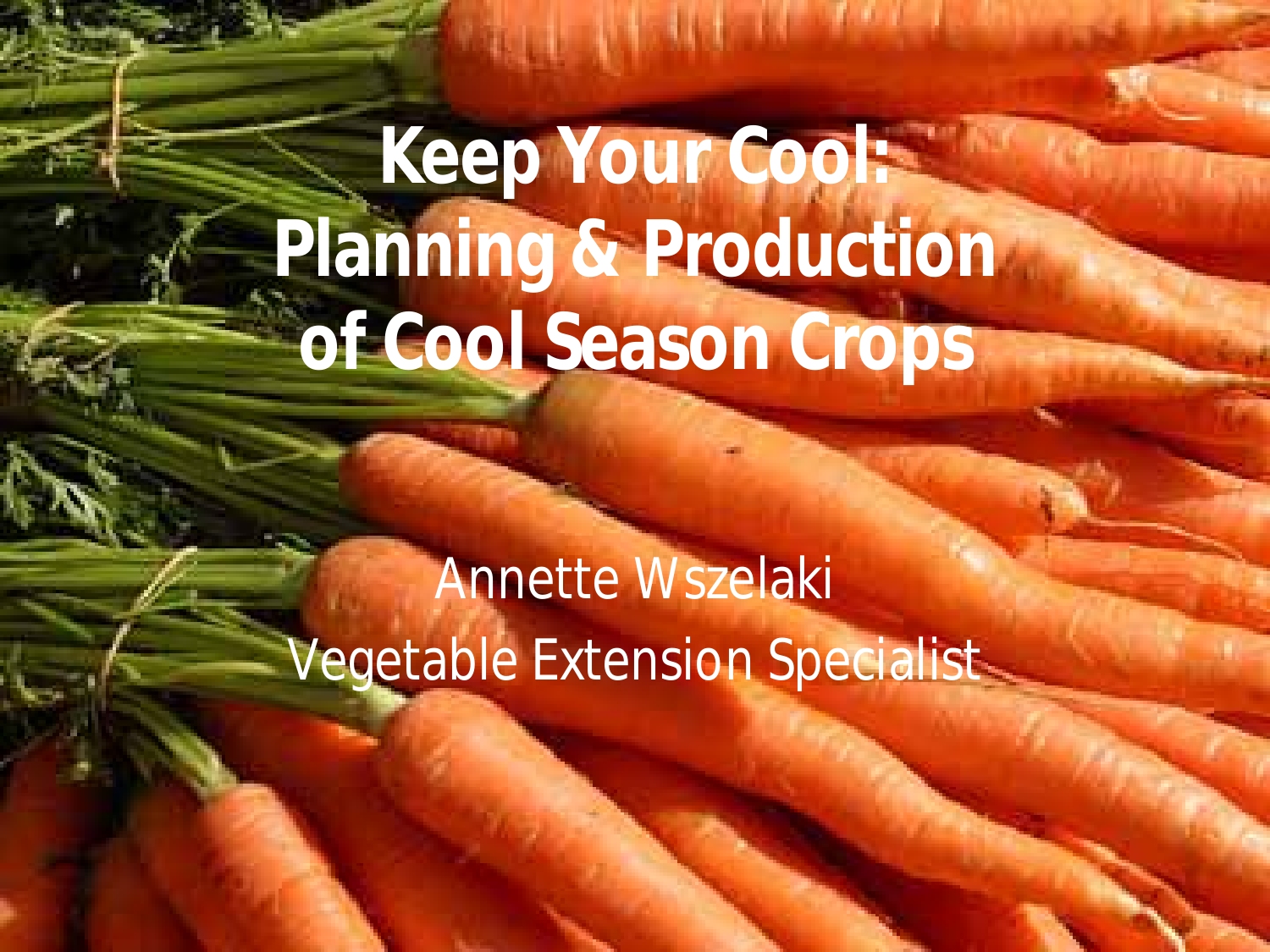#### **Planning Considerations: The Big Picture**

- Separate similar crops or families
- Alternate heavy feeders with light feeders
- Be aware of crop interactions
- Alternate deep-rooted crops with shallowrooted crops
- Interplant crops to reduce pest pressure

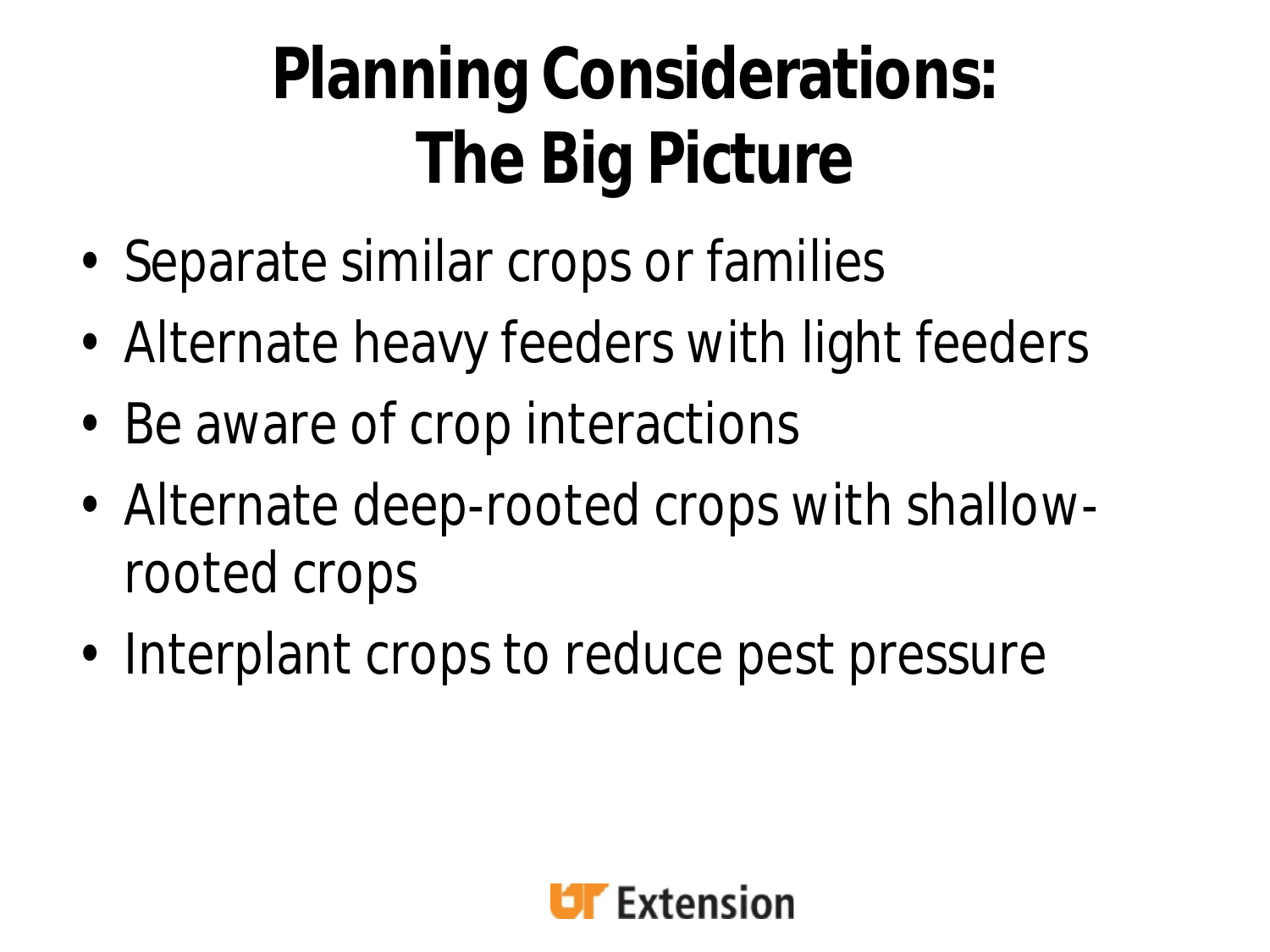# **Separate similar crops or families**

- *Apiaceae*
	- Carrot, parsnip, parsley, celery
- *Asteraceae*
	- Lettuce, endive, radicchio
- *Brassicaceae*





– Cabbage, broccoli, cauliflower, Brussels sprouts, kohlrabi, turnip, radish, Chinese cabbage, kale, collards, rutabaga



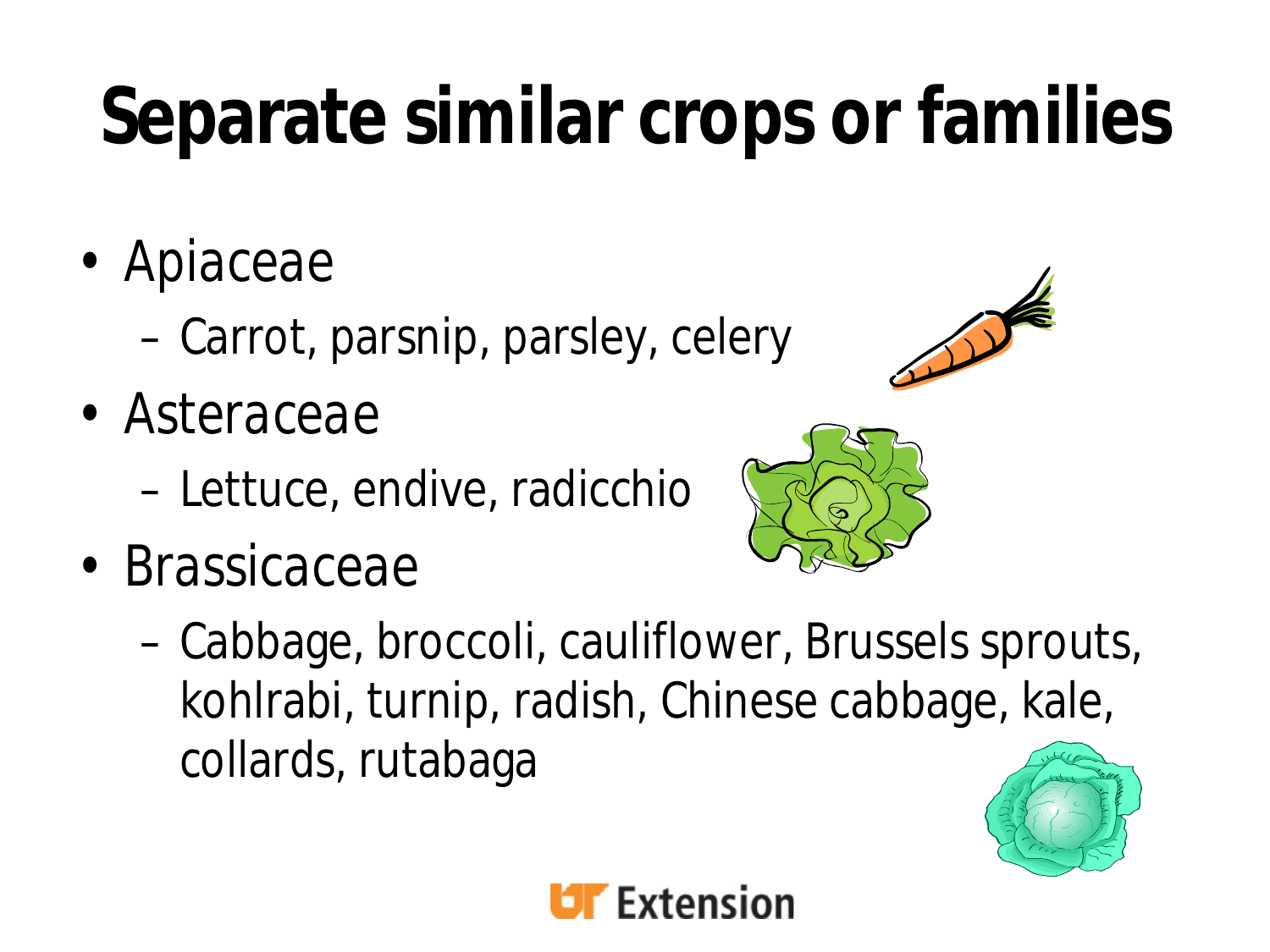# **Separate similar crops or families**

- Chenopodiaceae
	- Beet, Swiss chard, spinach
- Fabaceae
	- English peas, soybean, snapbean, lima bean
- Liliaceae
	- Onion, garlic, leek, shallot, chive







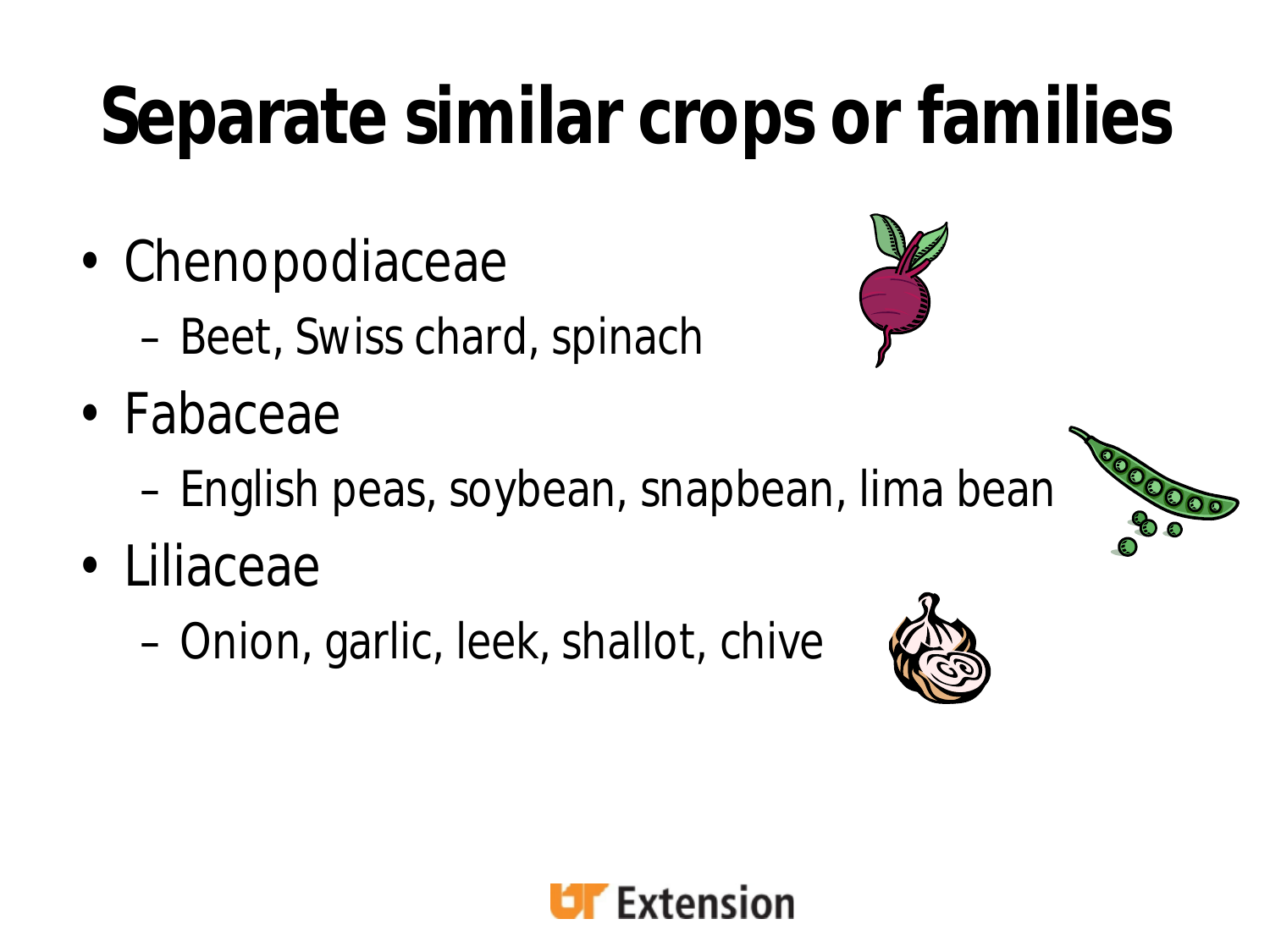# **Characteristics of crops by family**

| Family              | Part<br>harvested         | <b>Cold tolerance</b>  | <b>Typical</b><br>planting | Weed<br>competitiveness |
|---------------------|---------------------------|------------------------|----------------------------|-------------------------|
| Apiaceae            | Root, leaf                | Half-hardy             | Small                      | Low                     |
| Asteraceae          | Leaf                      | Half-hardy             | Medium                     | Medium                  |
| <i>Brassicaceae</i> | Flower bud,<br>leaf, root | Hardy                  | <b>Medium</b>              | Medium                  |
| Chenopodiaceae      | Leaf, root                | Half-hardy to<br>hardy | Small                      | Medium                  |
| Fabaceae            | Fruit                     | Tender to<br>hardy     | Small                      | Low                     |
| Liliaceae           | Root                      | Hardy                  | Small                      | Low                     |

**UF** Extension

Resource: Vern Grubinger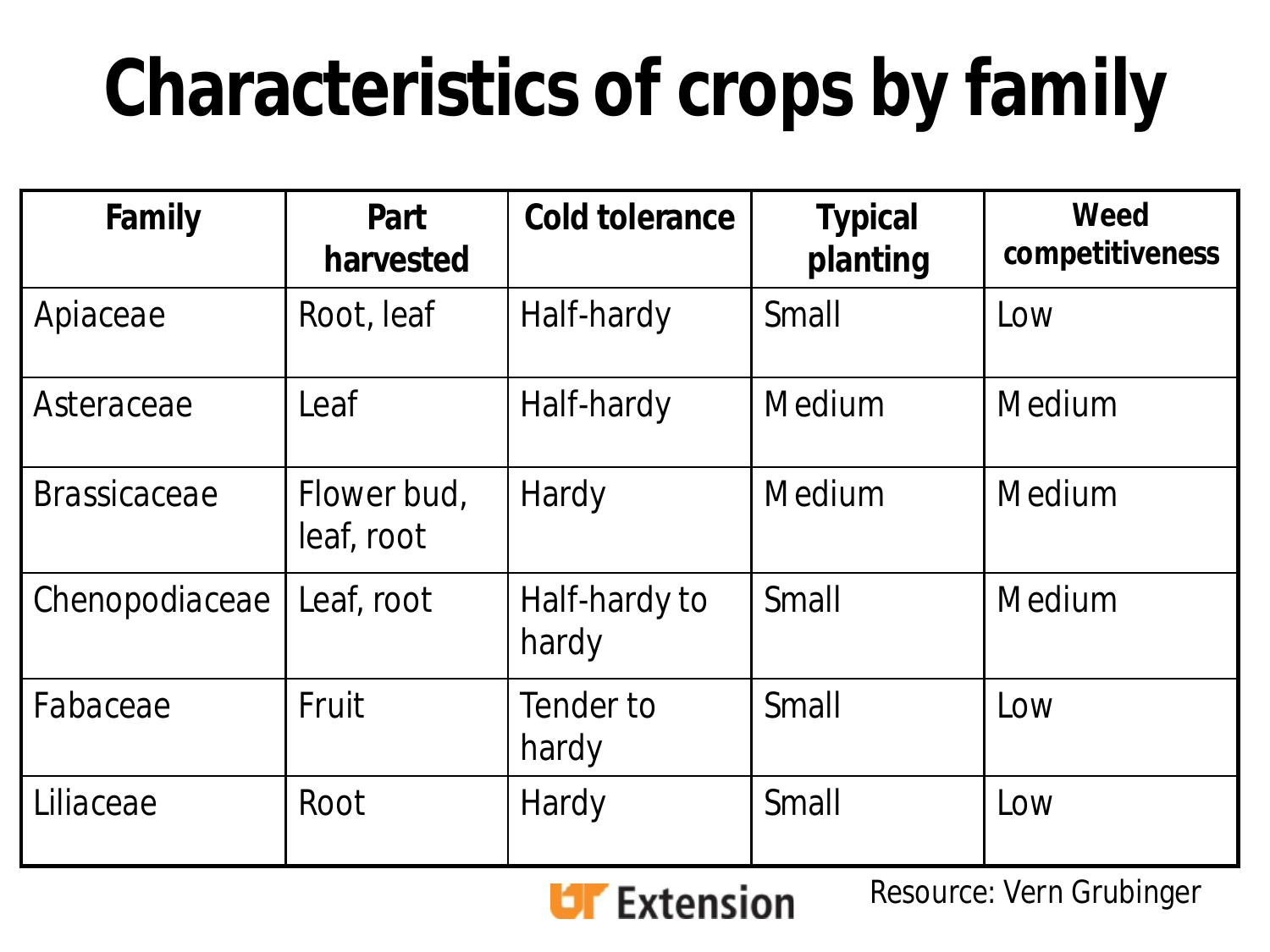#### **Alternate heavy feeders & light feeders**

- Heavy feeders:
	- Broccoli, Brussels sprouts, cabbage, cauliflower, celery, collards, endive, escarole, kale, kohlrabi, lettuce, onions, spinach
- Light feeders:
	- Beets, carrots, garlic, leeks, mustard, parsnips, potatoes, radishes, rutabagas, shallots, Swiss chard, turnips
- Soil builders:
	-

– Peas Resource: Alex Hitt

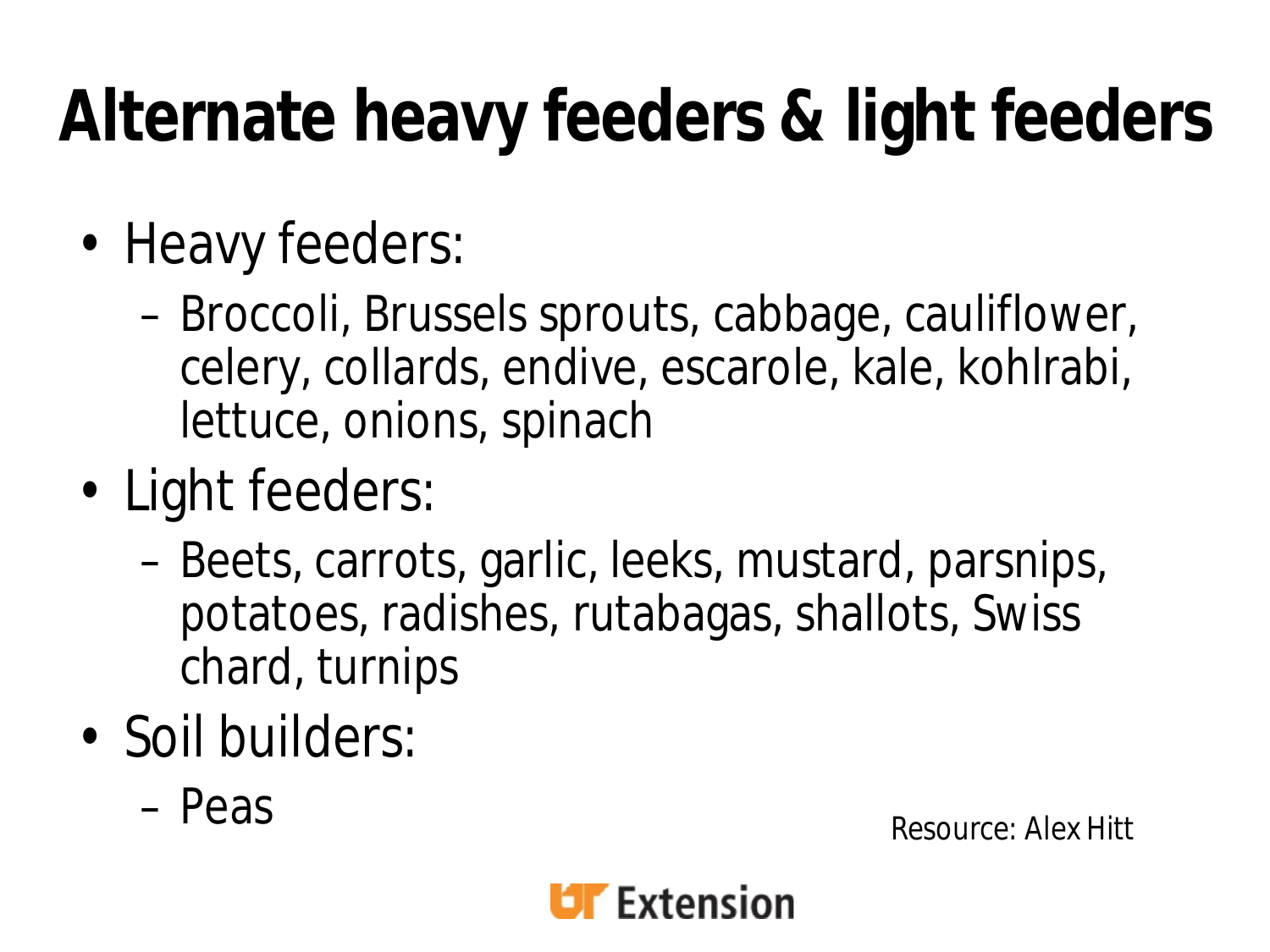#### **Be aware of crop interactions**

- Brassicas are known to cause yield decline in many crops that follow them (not sweet corn!)
- Carrots and beets can also cause detrimental effects on crops the following year (but not beans!)
- Some preceding crops (peas, oats, barley) increase incidence of scab in potato, others (soybean) decrease it
- Members of the chicory family (endive, radicchio, etc.) are beneficial to following crops

Resources: Eliot Coleman & Alex Hitt

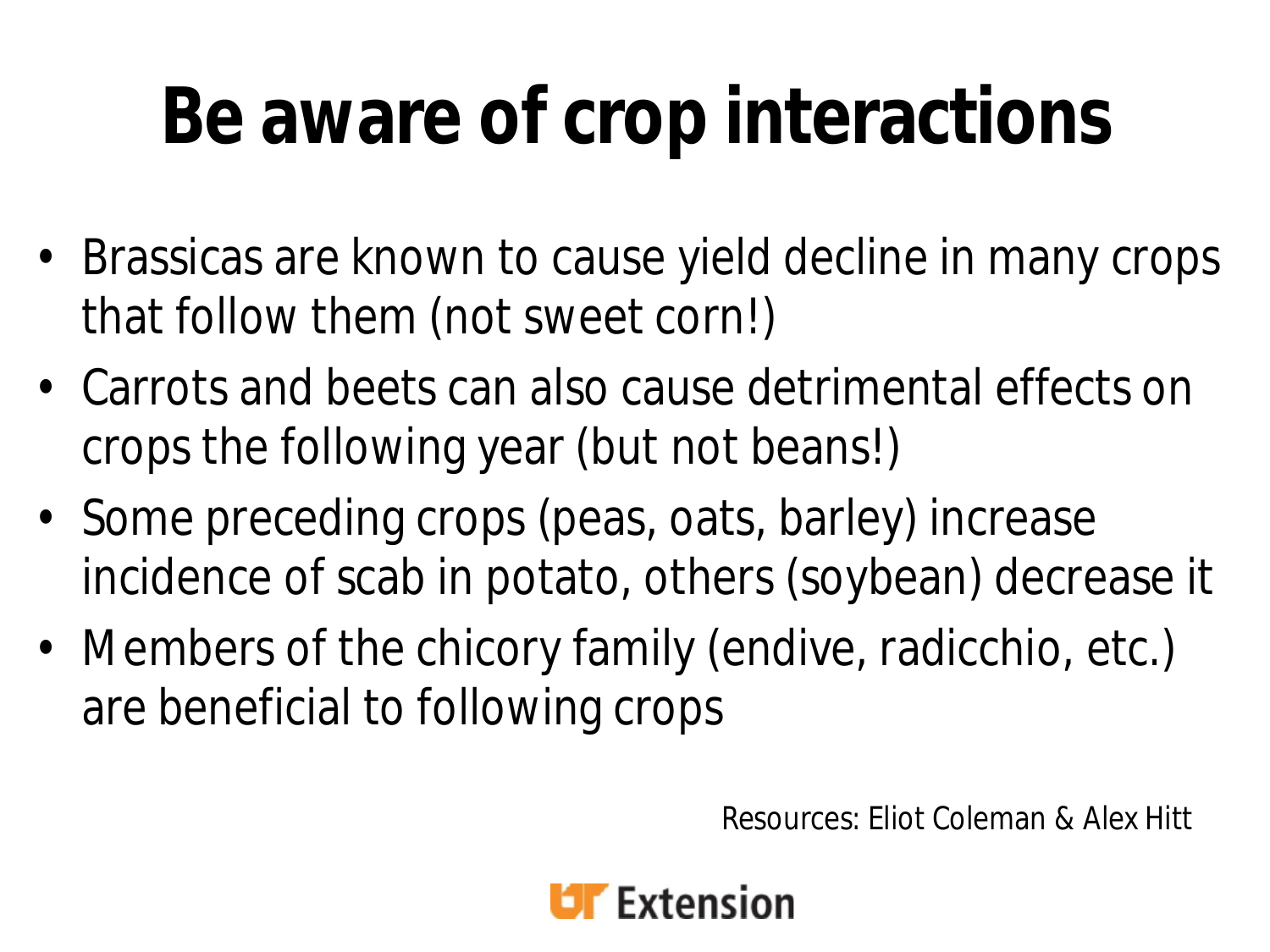#### **Plants Helping Other Plants**

| <b>Plant</b>       | Plant(s) It Enhances                               |
|--------------------|----------------------------------------------------|
| Chamomile          | Cabbage family, cucumber, most herbs, melon, onion |
| Chervil            | Radish                                             |
| Chives             | Carrot, grape, rose, tomato                        |
| Dead nettle        | Potato                                             |
| Dill               | Cabbage family, lettuce, onion                     |
| Garlic             | Rose, beet, cabbage family                         |
| <b>Horseradish</b> | Potato                                             |
| <b>Hyssop</b>      | Cabbage, grape                                     |
| Mint               | Cabbage, pea, tomato                               |
| Onion              | Beet, cabbage, lettuce, strawberry                 |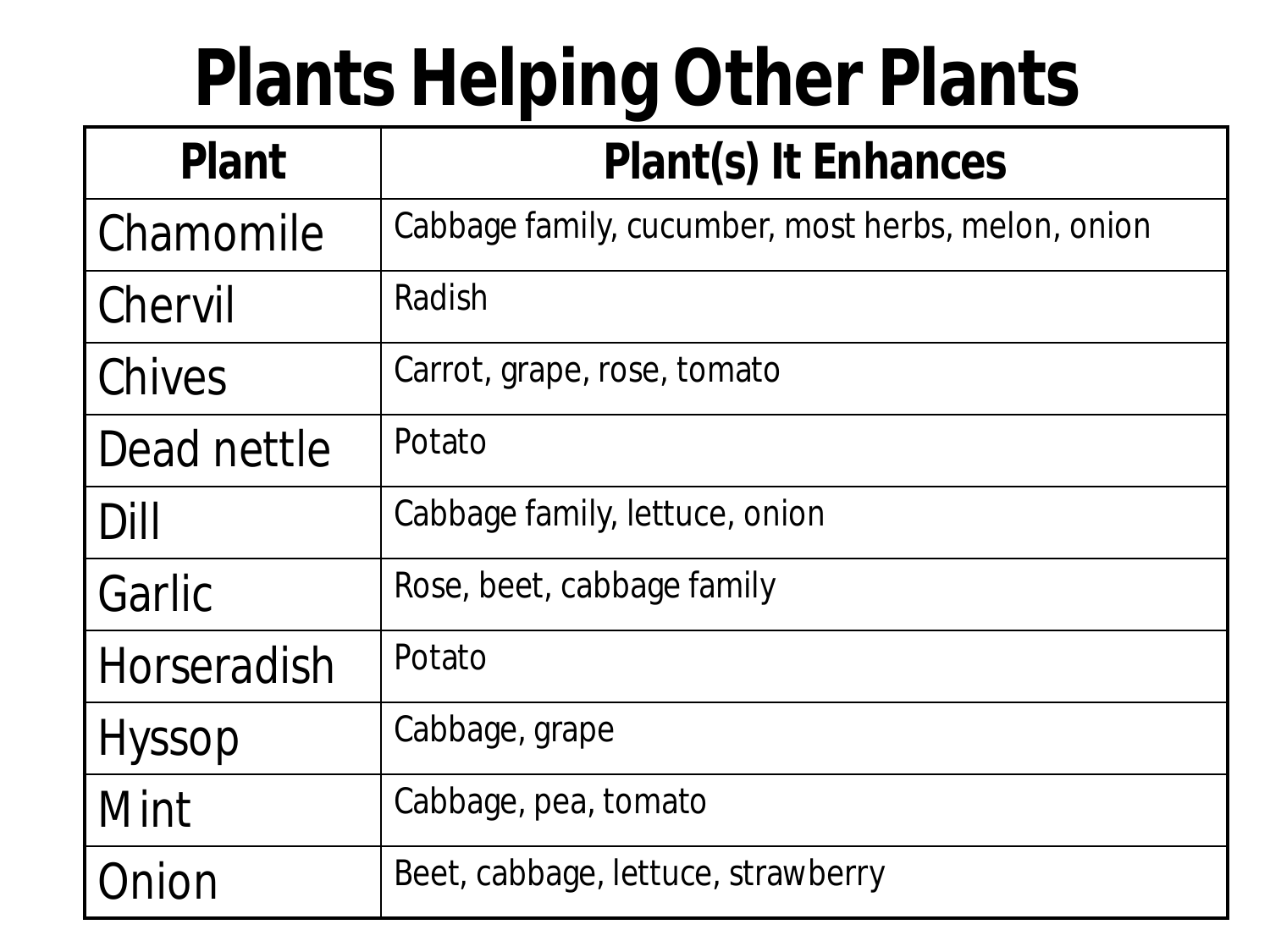#### **Plants Harming Other Plants**

| <b>Plant</b>         | Plant(s) It Harms       |  |
|----------------------|-------------------------|--|
| Anise                | Carrot                  |  |
| <b>Chives</b>        | Bean, pea               |  |
| Garlic               | Bean, pea               |  |
| Hyssop               | Radish                  |  |
| <b>Mustard</b>       | Turnip                  |  |
| Onion                | Bean, pea, sage         |  |
| Pole bean            | <b>Beets</b>            |  |
| <i><b>Potato</b></i> | Pumpkin, squash, turnip |  |
| Rue                  | Basil, cabbage, sage    |  |
| Sage                 | Onion                   |  |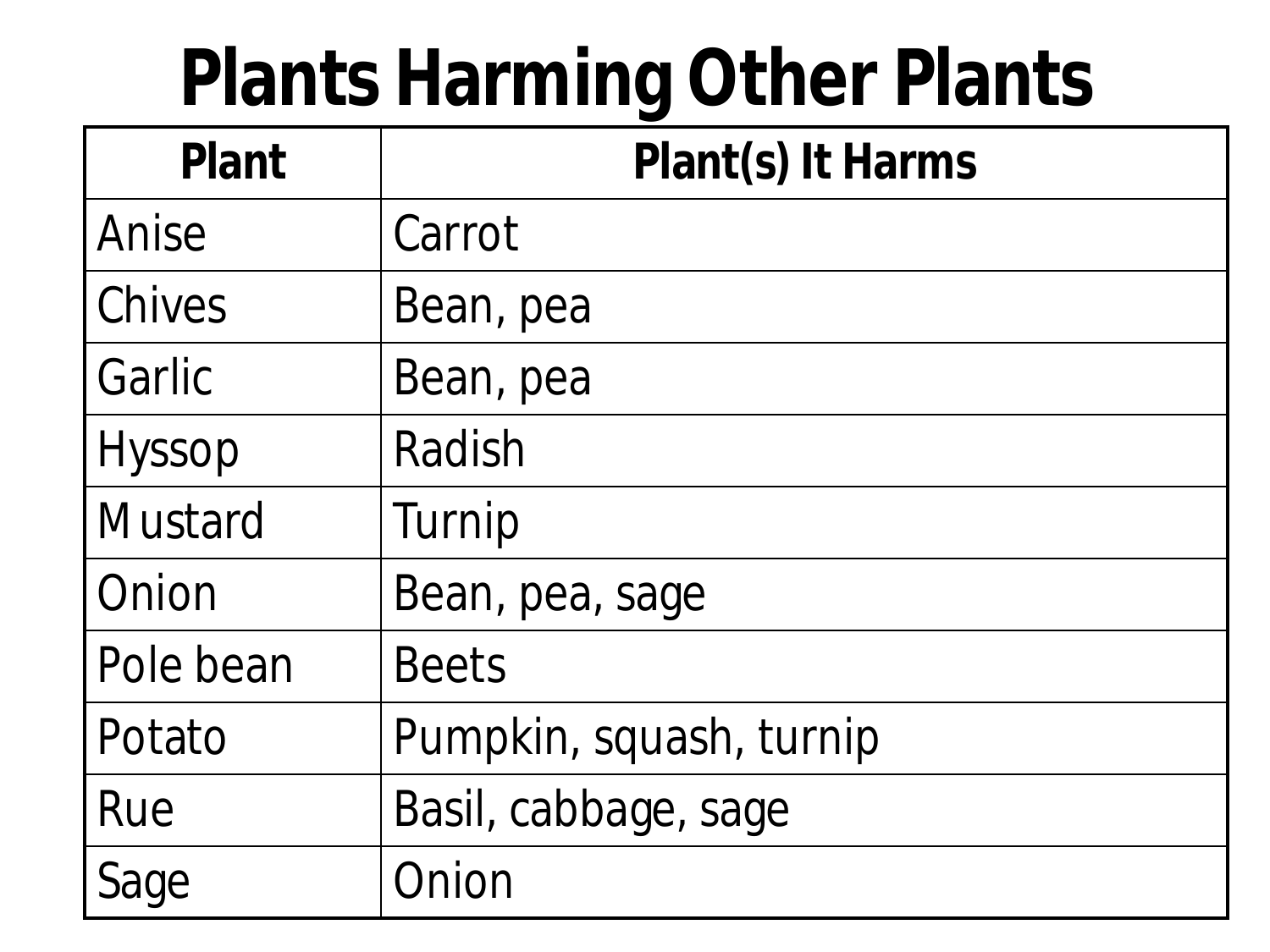#### **Alternate deep-rooted crops with shallow-rooted crops**

- Shallow-rooted crops:
	- Main root system in top 1-2' of soil
	- Cabbage, cauliflower, lettuce, celery, onion, potato, radish, sweet corn
- Moderately-rooted crops:
	- Main root system in top 1-4' of soil
	- Carrot, peas, snapbean, cucumber, eggplant, pepper, summer squash
- Deep-rooted crops:
	- Main root system in top 1-6' of soil
	- Cantaloupe, pumpkin, tomato, watermelon



Resource: Alex Hitt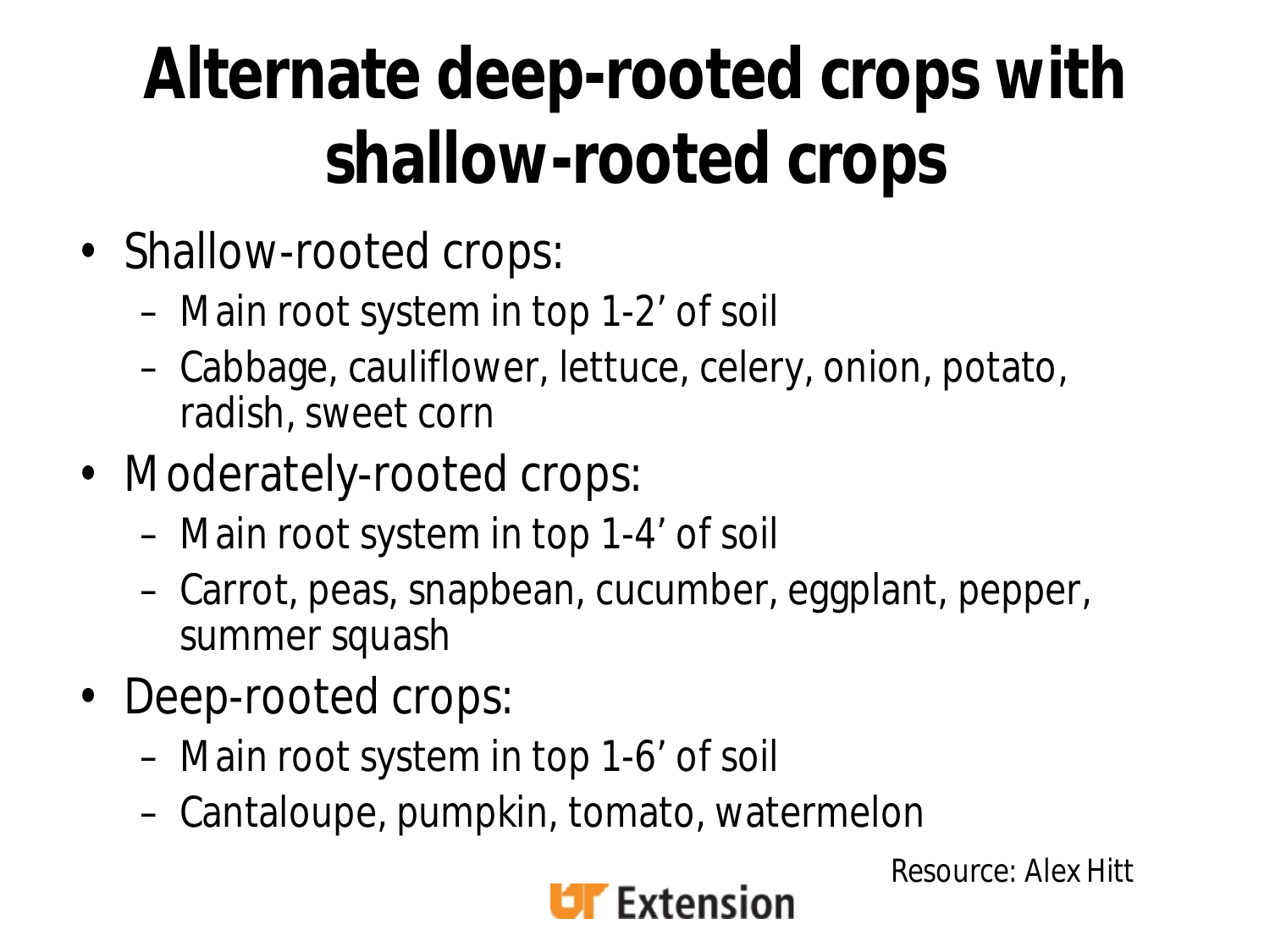#### **Interplant crops to reduce pest pressure**

- Carrots
	- Onions, leeks and herbs such as rosemary, wormwood and sage act as repellents to the carrot fly
- Onions
	- Since onion maggots travel from plant to plant when set in a row, scatter onion plants throughout your field or interplant with radishes

Resource: Carrots Love Tomatoes by Louise Riotte

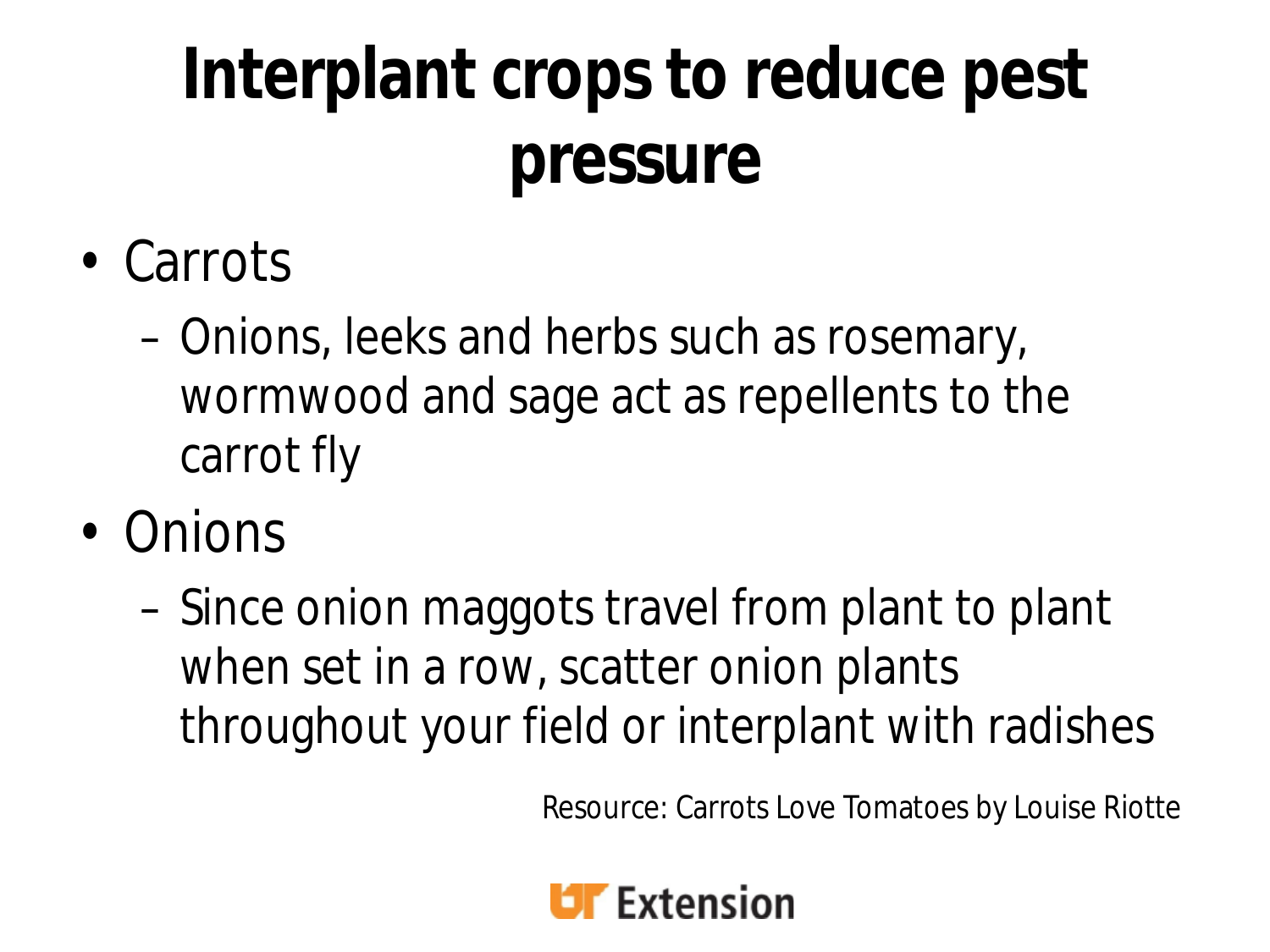#### **Crop Scheduling- Making Your Plan**

- What season does it grow best in?
	- What season will it not grow in?
	- Best temperatures for growth
- Should you succession plant this crop?
	- How long does a planting produce?
	- How many times to plant?
	- How much time between plantings?

Resource: Alex Hitt

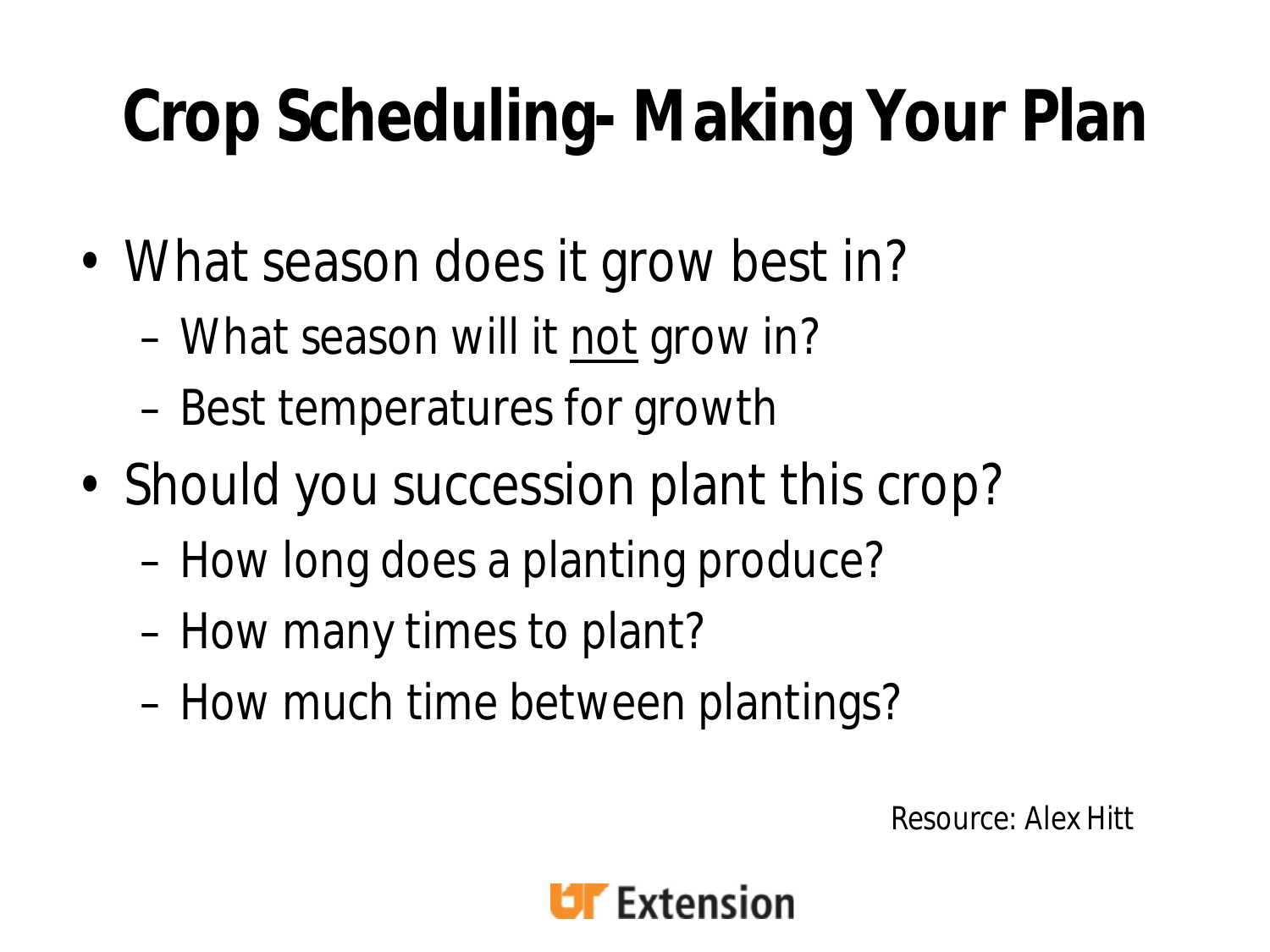#### **Crop Scheduling- Making Your Plan**

- Direct seed or transplant or both?
	- How long does it take to germinate?
	- How long does it take to grow a transplant?
- Germination requirements?
	- Optimum soil temperatures?
- Plant spacing?
	- How many plants per bed?
	- How many seeds per foot?<br>Resource: Alex Hitt

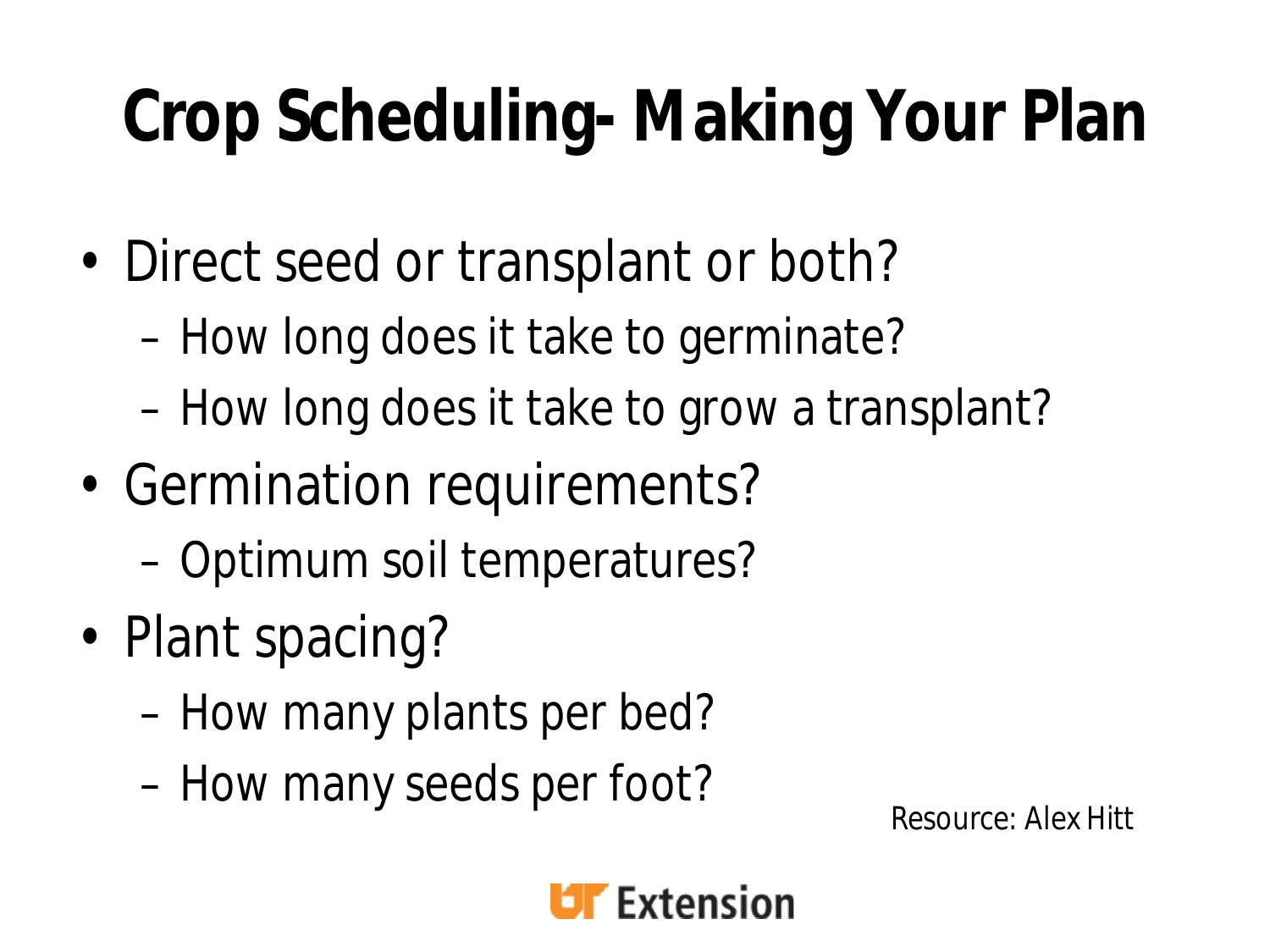### **Cool Season Plan**

- Determine last harvest date based on temperatures for good growth
- Count weeks backwards to get the plant in the field date based on days to maturity
- If transplanted, count the weeks backwards to get seeding date based on weeks to grow transplant
- Plan for slower germination in cool soils early and slower growth in the field
- Plan for faster growth in last few weeks of growth periods as temperatures and daylength increases

Resource: Alex Hitt

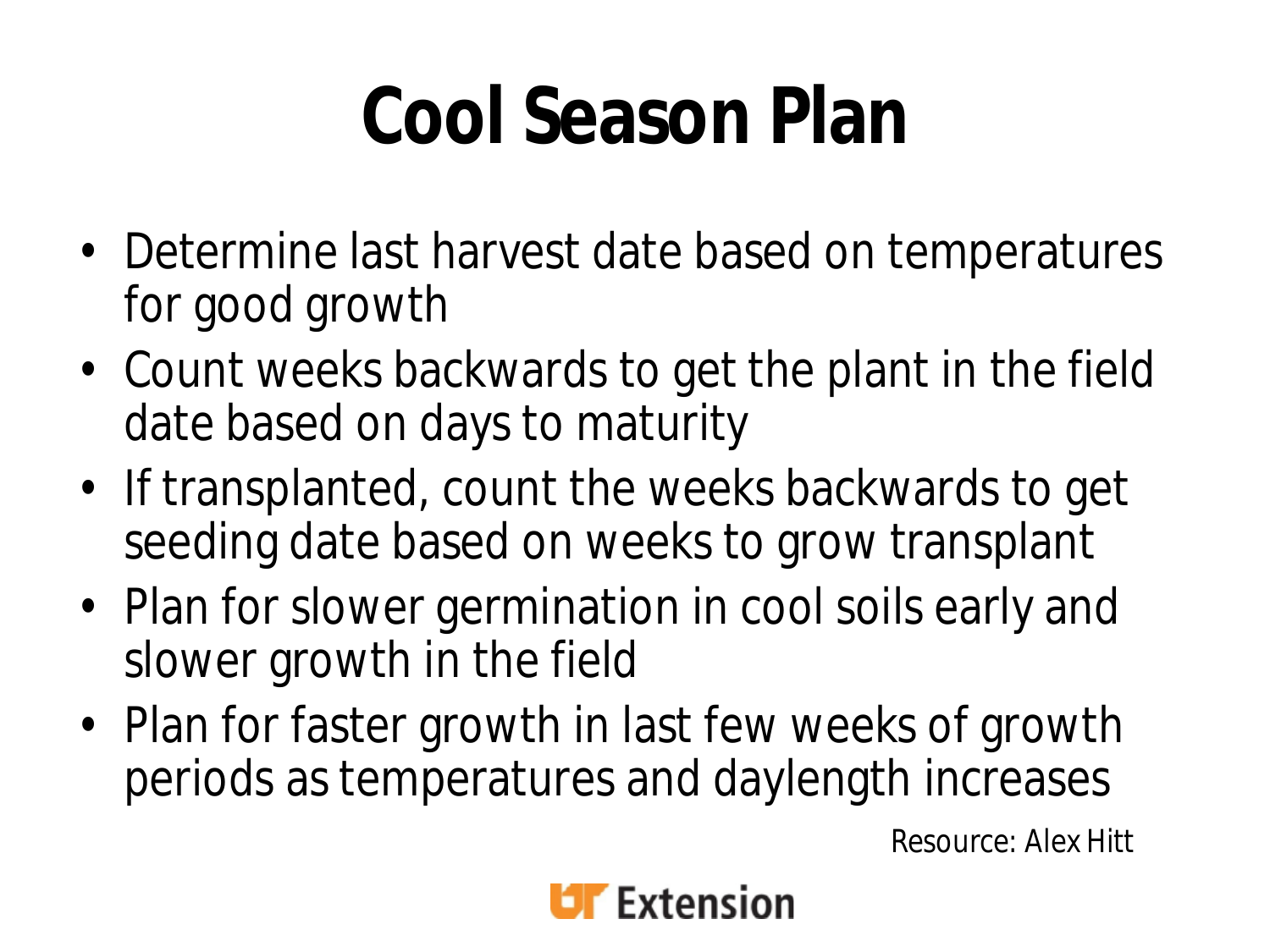# **Fall Cool Season Plan**

- Crops need to reach maturity by the first frost date
- Crops stop growing when daylight hours drop below 10 hours
- Most crops are direct seeded in August and early September
- Transplanted crops in late August and early September

Resource: Alex Hitt

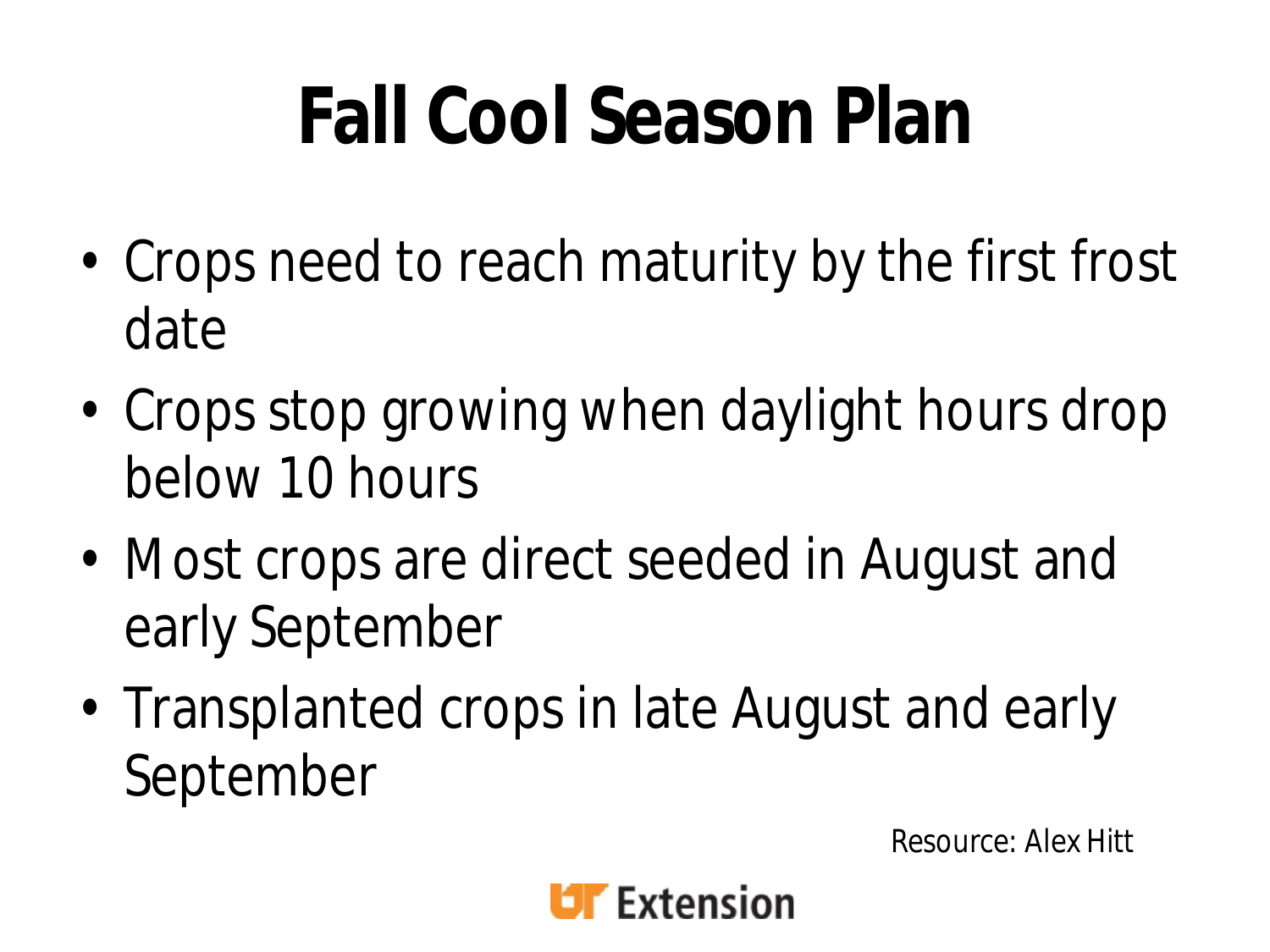#### **Harvest and Postharvest**

- Harvest at proper time and maturity
- Get the heat out and keep it out
- The less handling, the better
- Store it properly
	- For cool season crops, this will generally be as close to 32 degrees as possible
- Get it to market!

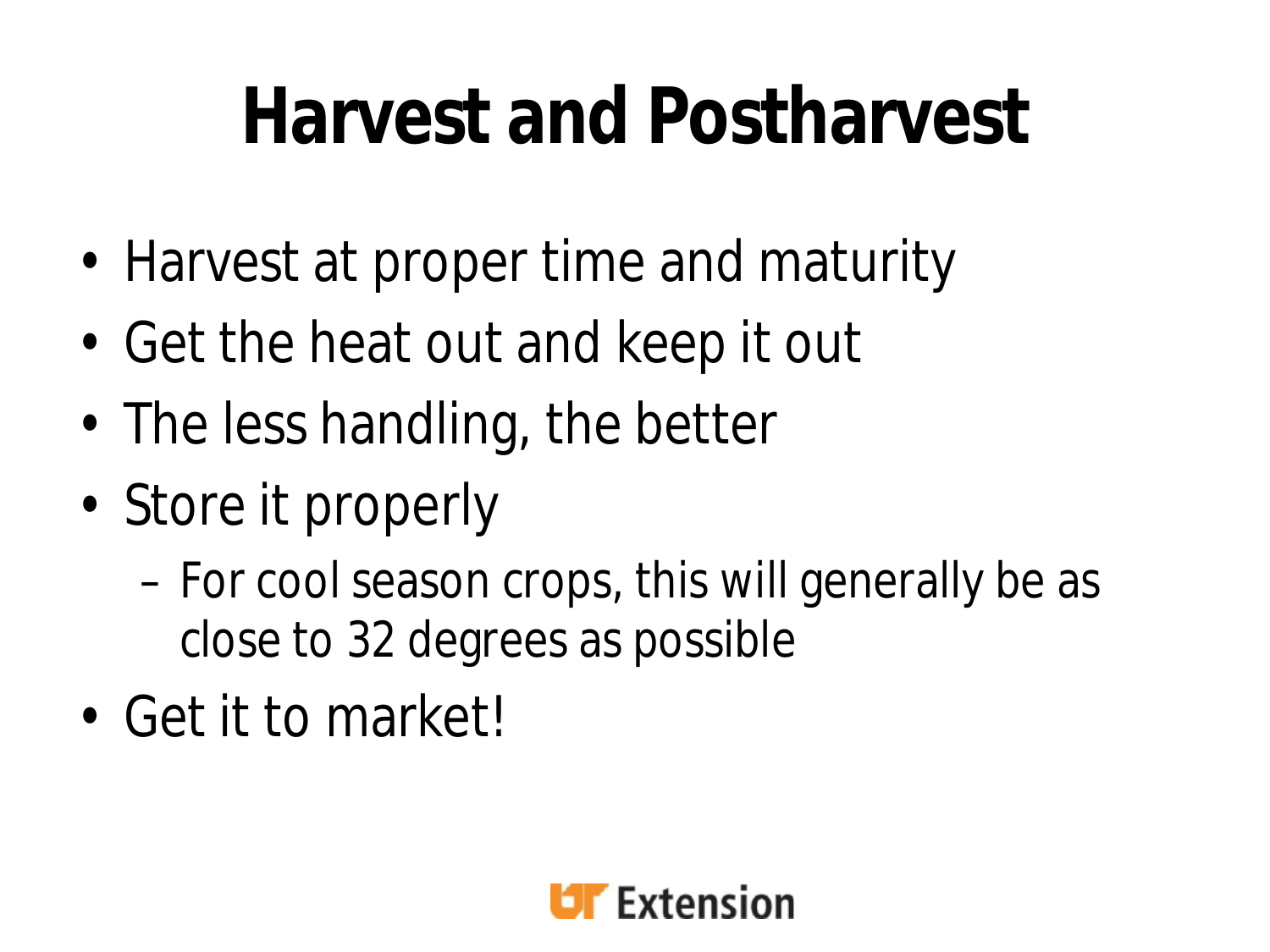# **Sample Storage at Farm**

- Cooler #1 (at  $32^{\circ}$  F)
	- Asparagus
	- Beets
	- Carrots
	- Crucifers
	- Lettuce
	- Ripe muskmelons
	- Onions
	- Parsley
	- Green peas
	- Radishes
	- Spinach
	- Sweet corn
	- Turnips
- Cooler  $#2$  (at 50 $^{\circ}$  F)
	- Green beans
	- Cucumbers
	- Eggplant
	- Peppers
	- Potatoes
	- Pumpkins
	- Summer squash
	- Tomatoes (ripe)
	- Watermelons
	- Winter squash

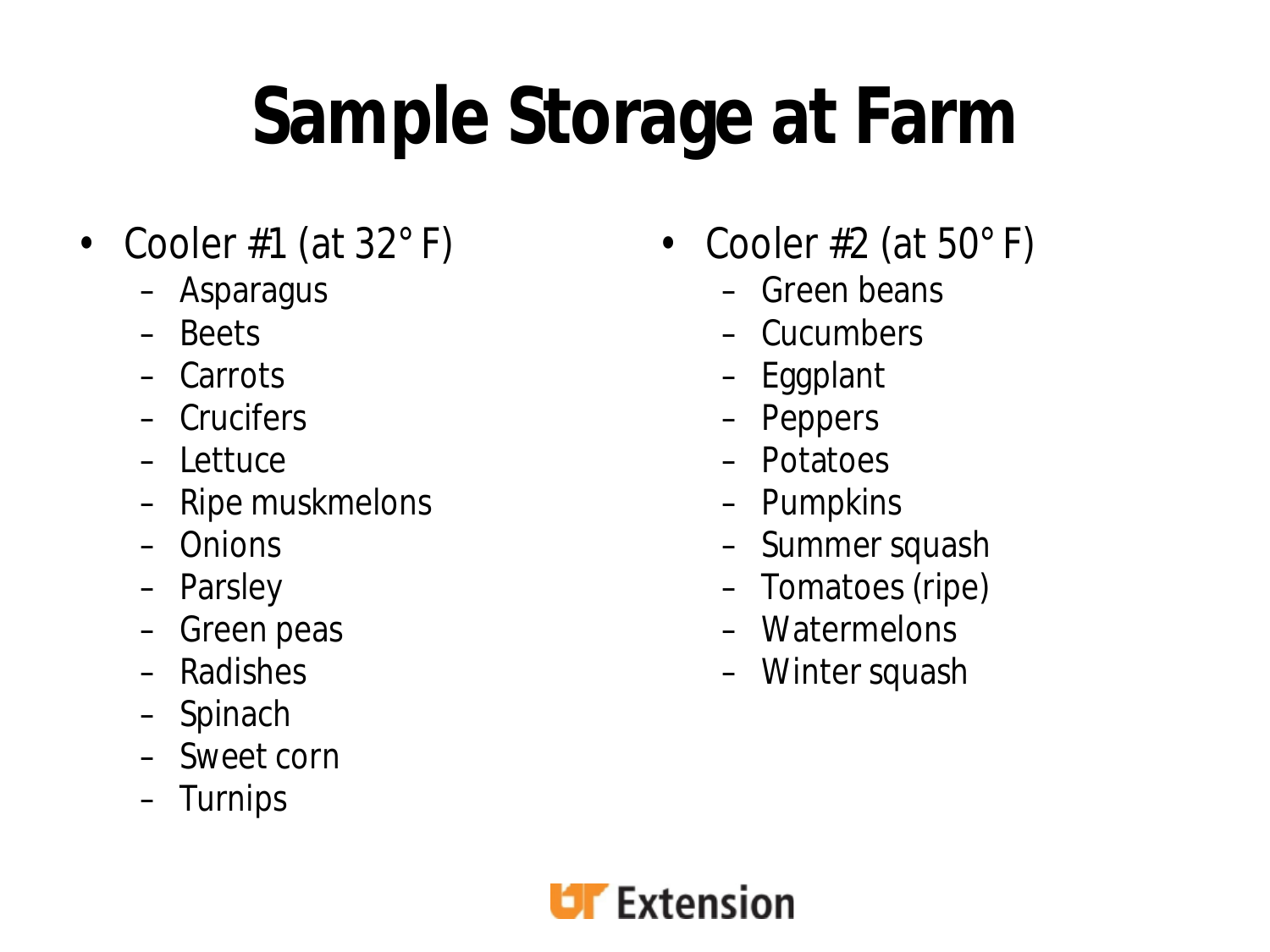# **Crop Specifics**

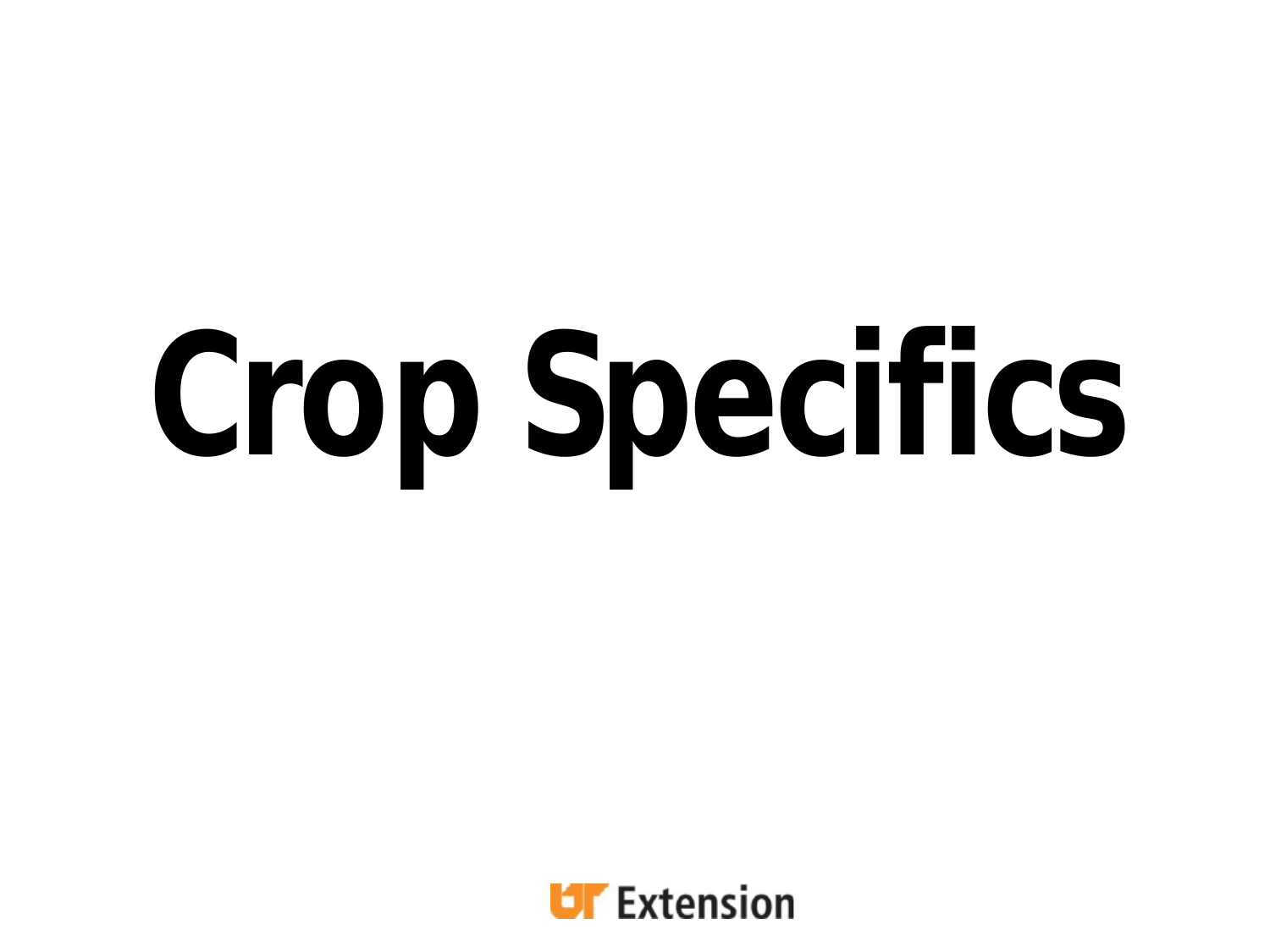# **Asparagus**

- Perennial, produces for 15 year or more
- Prefers sun or partial shade, limed to pH 7.0
- Plant crowns 8-14" apart in furrows 6-8" deep and 3-5' apart in early to mid-spring
- Harvest lightly for first two years
- Store at 32° F for 2-3 weeks
- Varieties: Purple Passion, Jersey Supreme, Jersey Knight



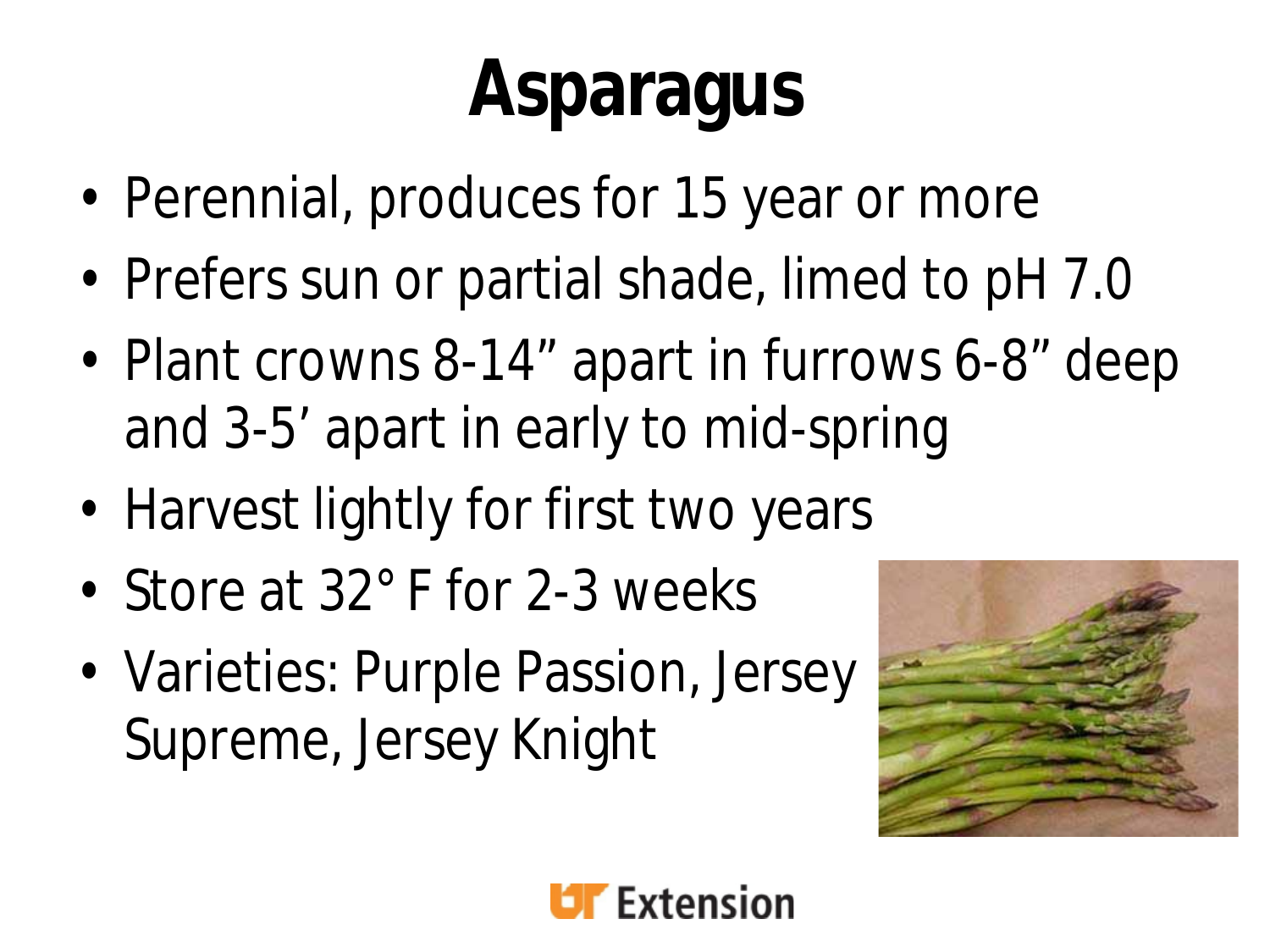#### **Beets**

- Cool temperatures produce the best color
- Transplant or direct seed, days to maturity 45-60
- Transplant:
	- Sow indoors 5-6 weeks before transplanting
	- Sow seeds ¼" deep, 3-4 seeds/inch
	- Transplant 3" apart in rows 12-18" apart
- Direct seed:
	- Begin sowing when soil has warmed after thawing
	- Sow in 2-4" wide band, 10-15 seeds/ft., ½" deep rows
	- Sow at 2-week intervals until 8 weeks before heavy frosts expected
- Store at 32° F for 10 days
- Varieties: Chioggia, Red Ace, Golden, Bull's Blood



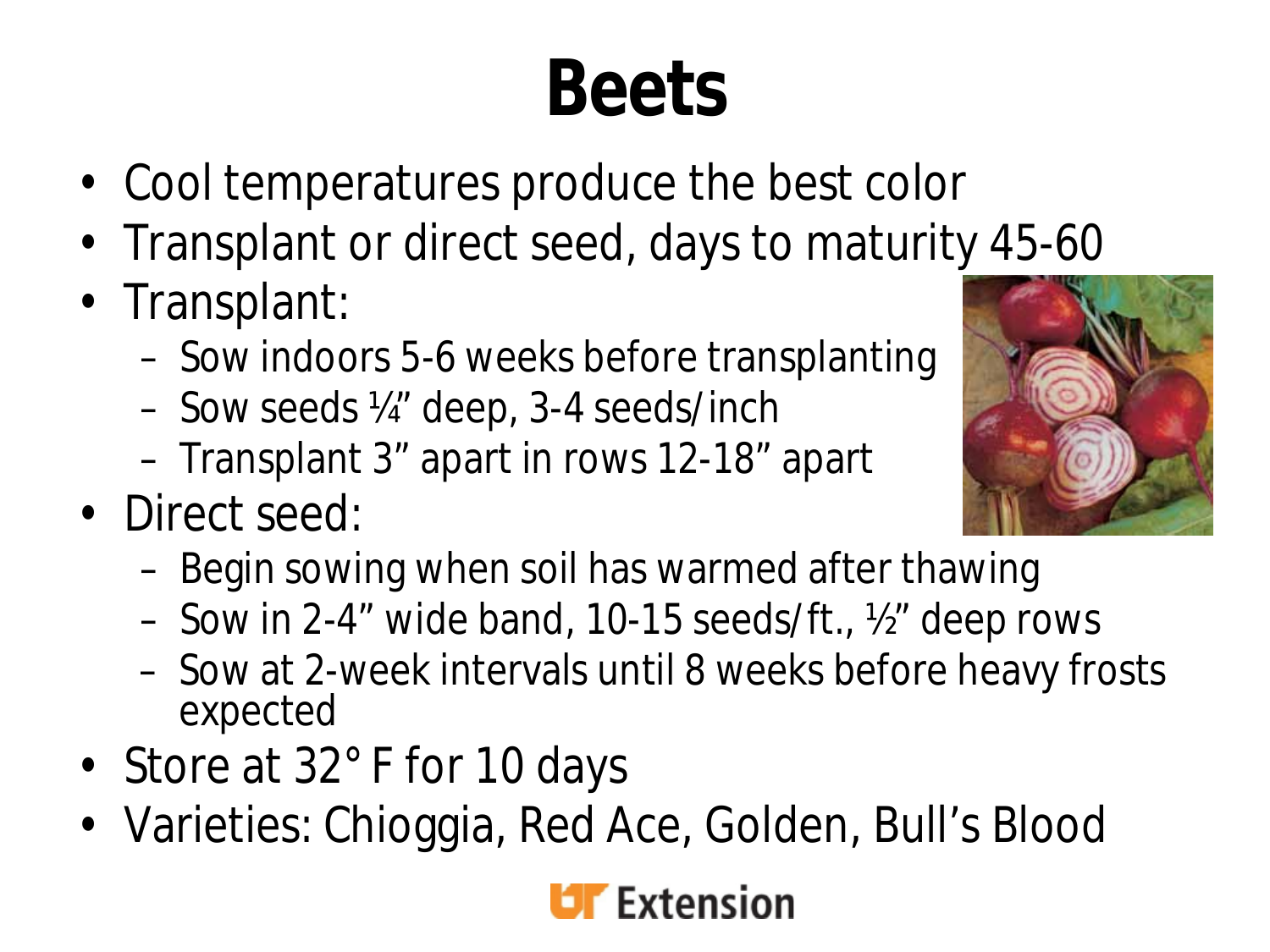# **Broccoli Raab (Rapini)**

- Transplant or direct seed, days to maturity 35-45
- Transplant:
	- Transplant from 1 ½" plug trays
- Direct seed:
	- Tolerates light frost



- Sow 10-12 seeds/ft., ¼- ½" deep, rows 18-24" early spring to late summer
- Clip and bunch entire plants when buds appear
- Store at 32° F for up to 5-7 days
- Varieties: Sessantina Grossa, Spring Raab

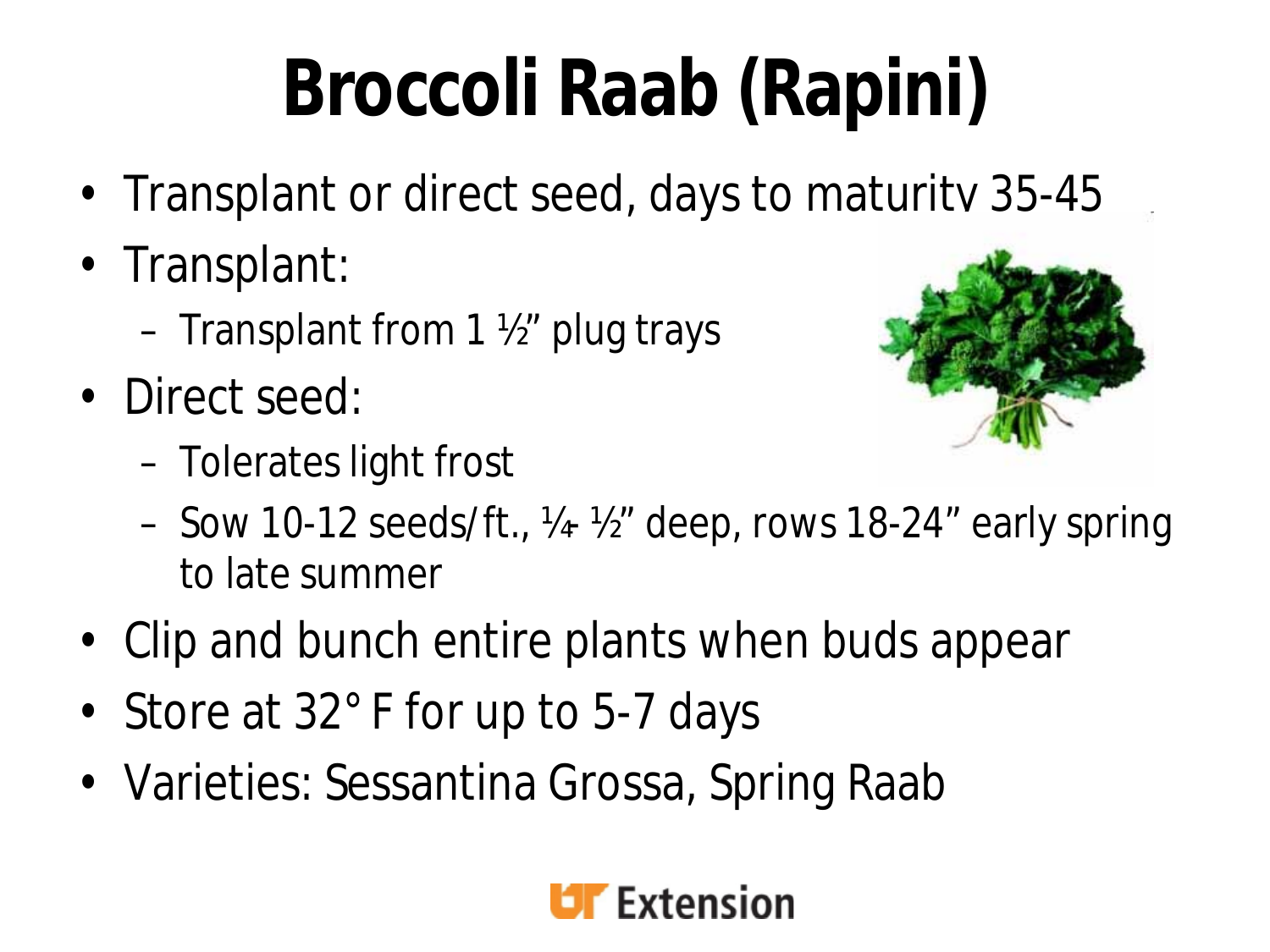# **Broccoli**

- Days to maturity 50-70
- Transplant:



- 8" apart in-row, 18" apart between rows
- Clip center head, then harvest secondary shoots regularly to encourage continued production
- Store at 32° F for up to 10-14 days
- Varieties: Belstar, Gypsy, Arcadia, Green Magic, De Ciccio

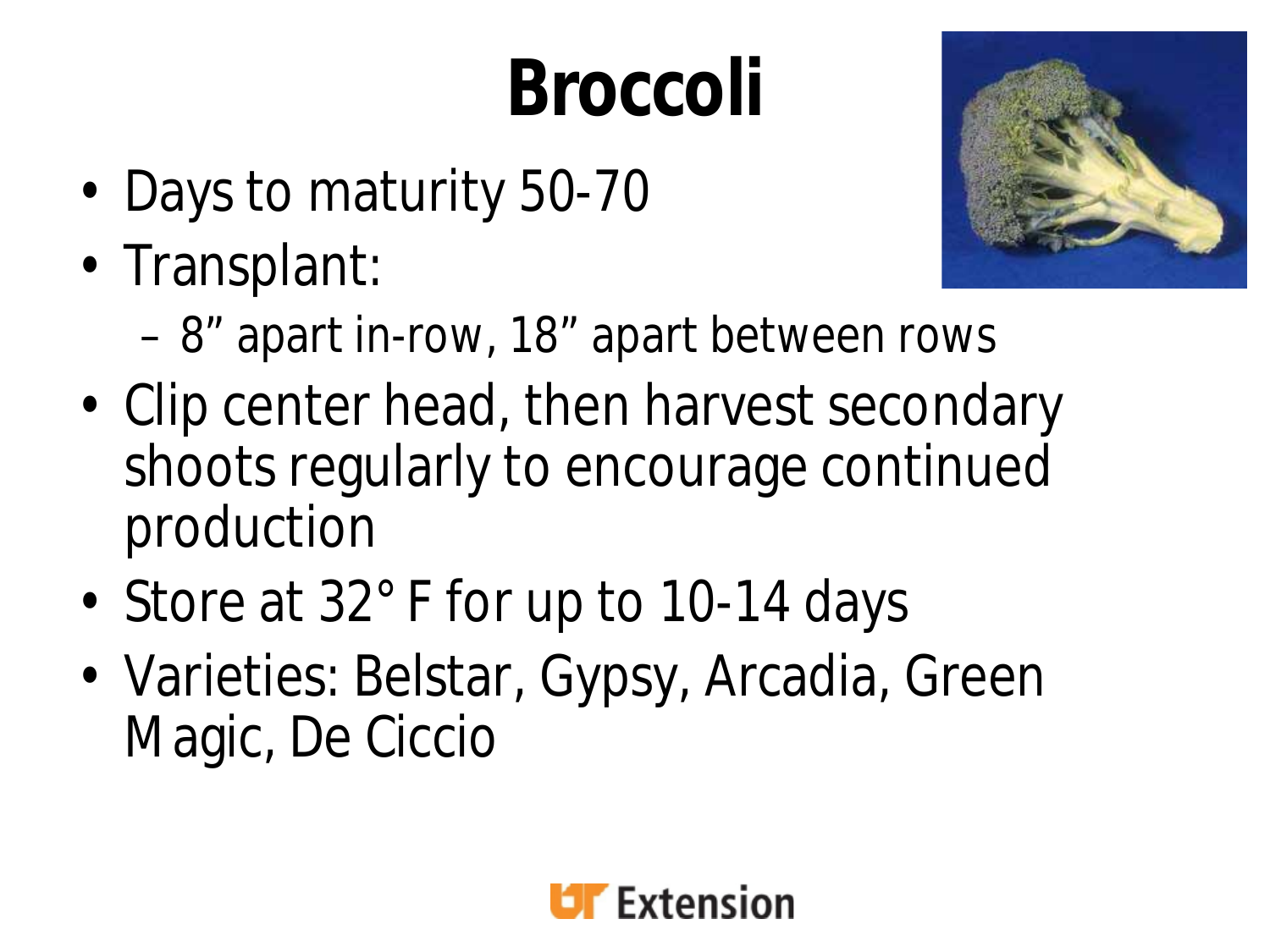#### **Brussels Sprouts**

- Does best in fall and harvest after frost, 90-110 DTH
- Transplant:
	- Sow in 1 ½" cell trays
	- Transplant in 4-6 weeks
	- 18-24" apart in-row, 30" between rows
- Marketing whole-stem: pinch out growing point when lower sprouts are  $\frac{1}{2}$ - 3/4"; full stem of sprouts will develop in  $\sim$  4 weeks
- Store at 32° F for up to 4-6 weeks
- Varieties: Catskill, Churchill, Diablo



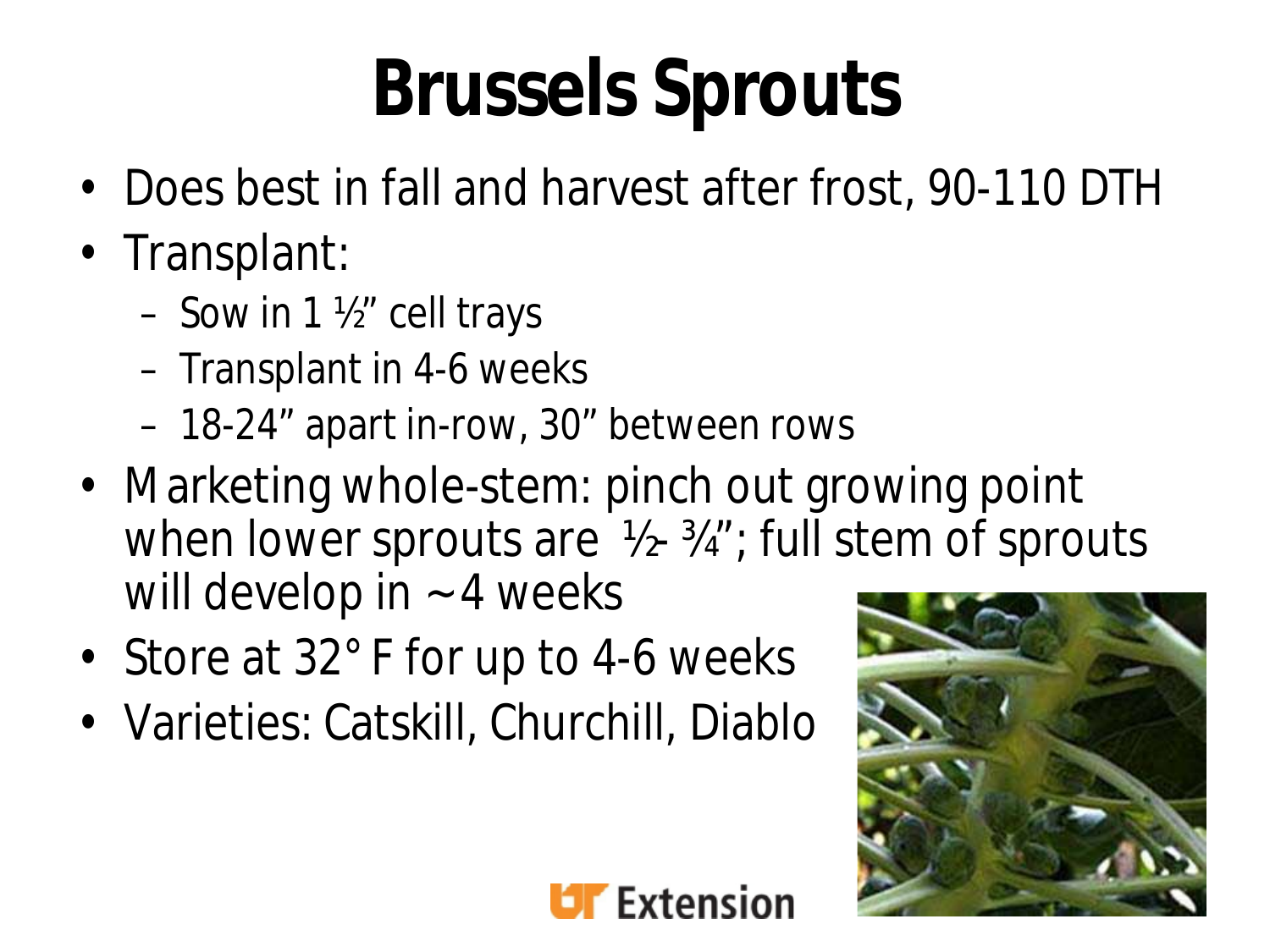# **Cabbage**



- Early crop 60-75 DTH, Storage 90-100 DTH
- Transplant:
	- Sow in 1 ½" cell trays
	- Transplant in 4-6 weeks
	- 12-18" apart in-row, 18-30" between rows
- Cultivate deeply next to plants to avoid splitting
- Store at 32° F for up to 4-6 weeks
- Varieties:
	- Early- Tendersweet, Early Thunder, Early Jersey Wakefield
	- Storage- Premium Late Dutch Flat, Storage No. 4
	- Specialty- Caraflex, Gonzales
	- Savoy- Famosa, Deadon
	- Chinese- Rubicon, Minuet (both better as fall crop- tendency to bolt in spring)

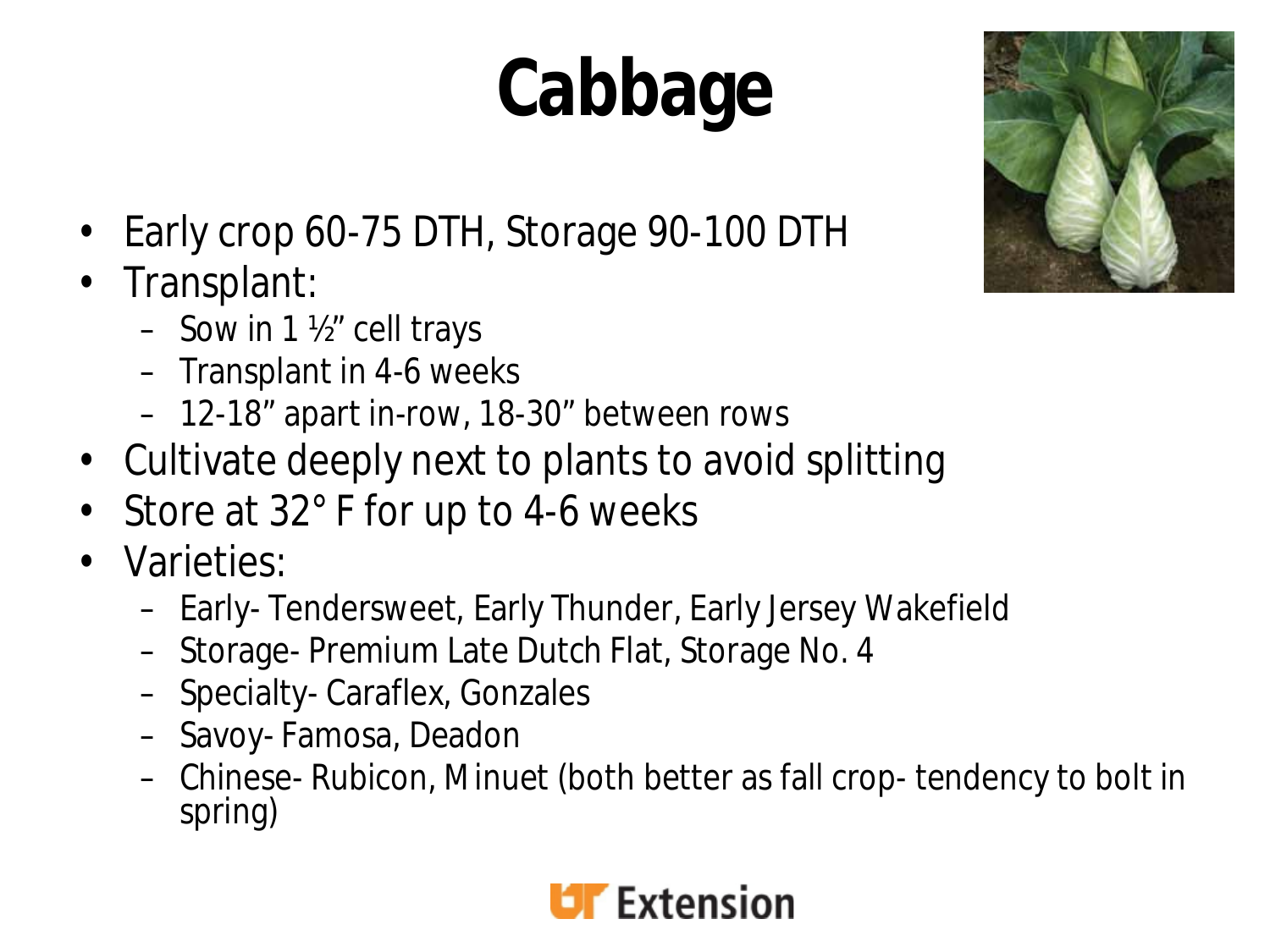# **Carrot**

- Prefers deep, loose soil
- 50-75 DTH



- Direct sow from early spring to mid-summer
- Seed  $\frac{3}{4}$ -1" apart,  $\frac{1}{4}$   $\frac{1}{2}$ " deep, 2" wide rows
- Sow 3 weeks apart for continuous supply
- Store at 32° F for 4-6 weeks
- Varieties: Nelson (Early), Sugarsnax 54 (Main crop), Bolero (Storage), Purple Haze, Parmex

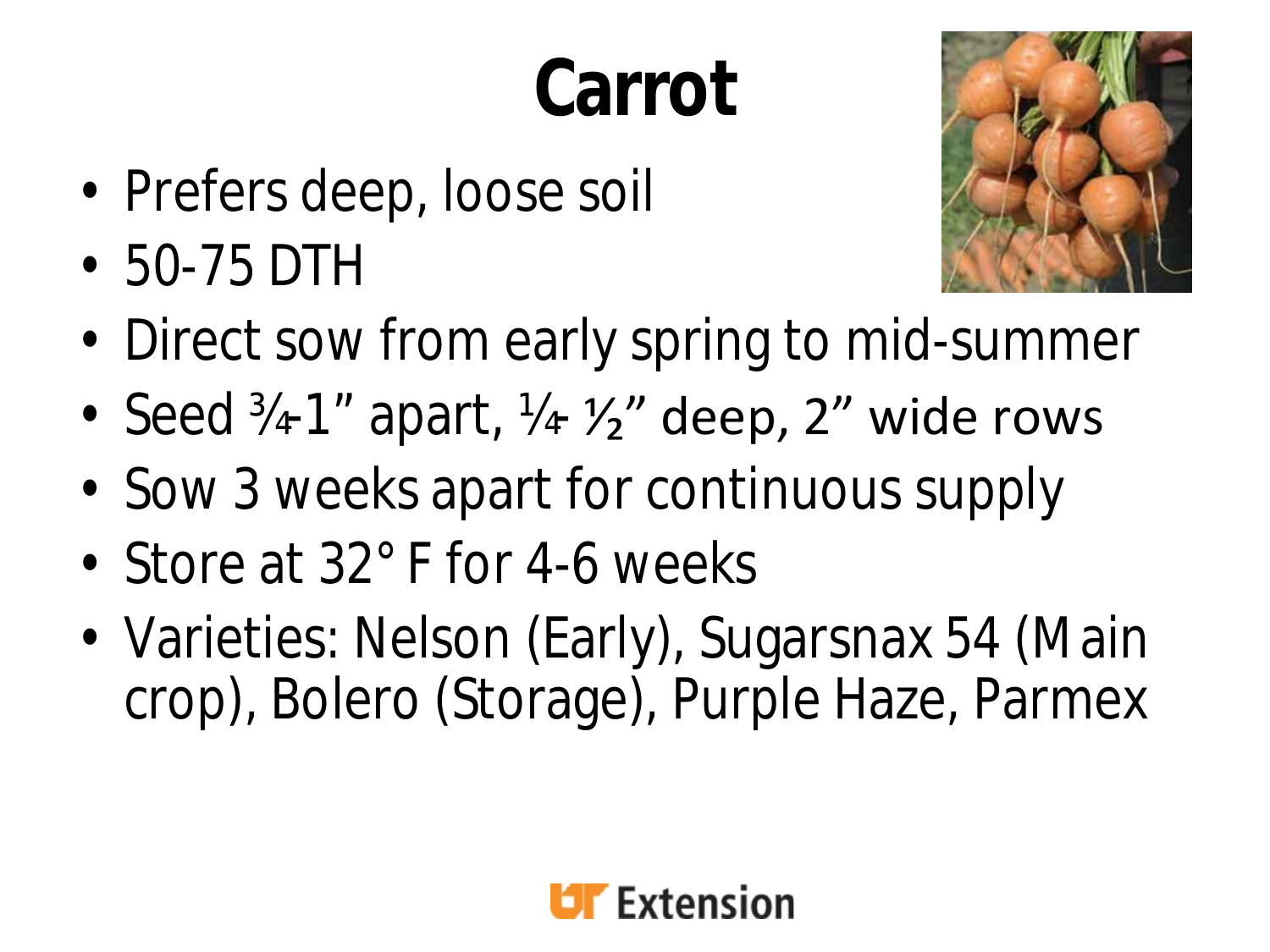#### **Cauliflower**

- Look for self-blanching varieties, 50-80 DTH
- Transplant from 1 ½-2" cell trays when 4-5 weeks old
- Plant 18" apart in-row, 24-36" between rows
- Harvest before curd becomes loose
- Store at 32° F for 2-3 weeks
- Varieties:
	- White- Cassius, Snow Crown, Fremont\*, Snowball\*
	- Purple- Violet Queen, Graffiti
	- Orange- Cheddar
	- Green- Panther
	- Romanesco- Veronica



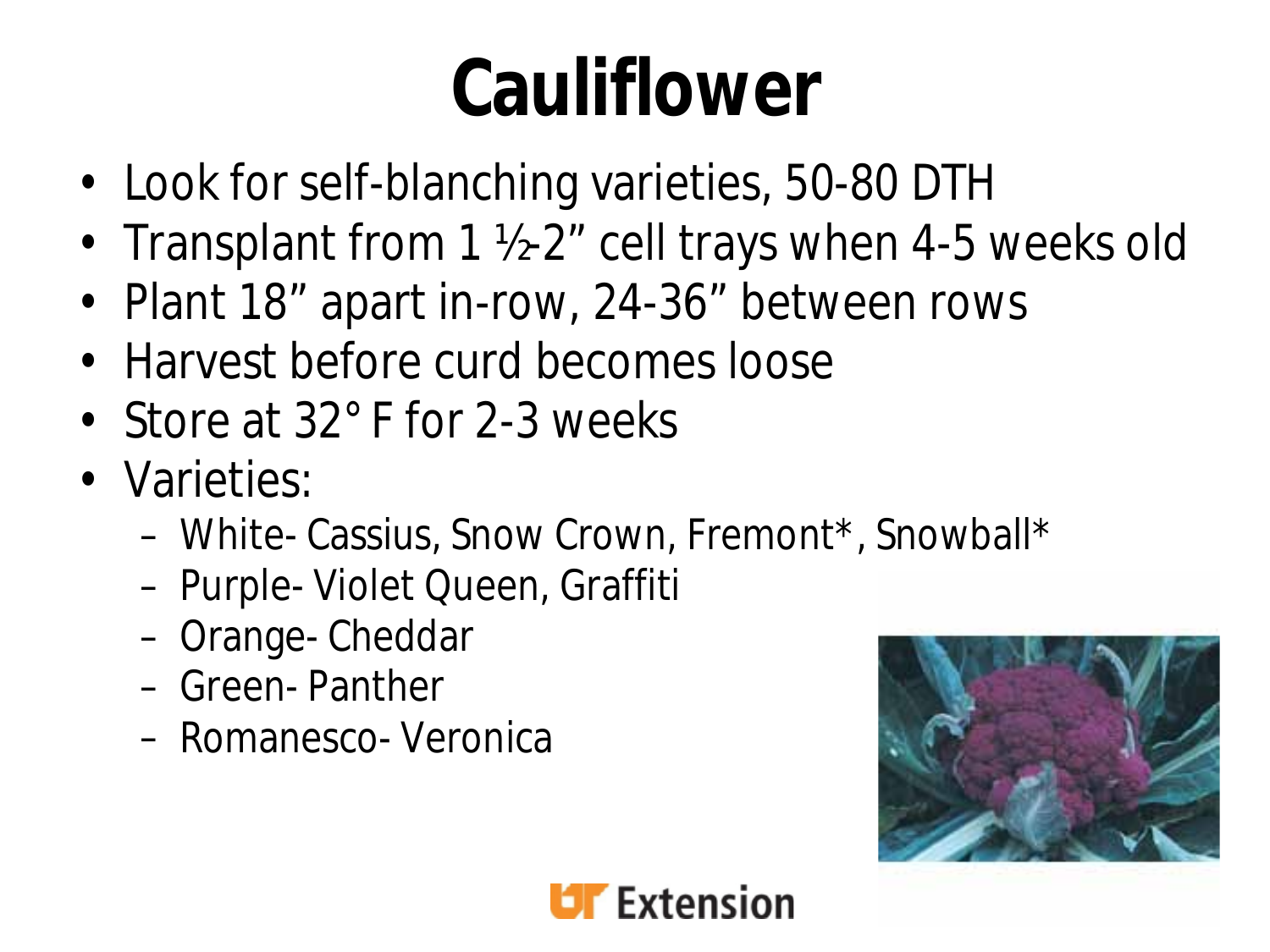# **Celery and Celeriac**

- Celeriac (Celery Root) can provide celery flavor all winter long
- Celery: 80 DTH
- Celeriac: 100 DTH
- Sow 6 seeds/inch, %" deep, 10-12 weeks before transplanting outdoors
- When seedling shave 2 true leaves, transplant to 1 1/2" cell trays, transplant outdoors when warm
- Temperatures below 55° F can cause bolting, harden by reducing water
- Plant 6-8" apart in-row, 24-36" between rows
- Store at 32° F for 5-7 weeks (celery), 4-6 months (celeriac)
- Varieties:
	- Celery- Tango, Golden Self-Blanching
	- Celeriac- Brilliant, Large Smooth Prague



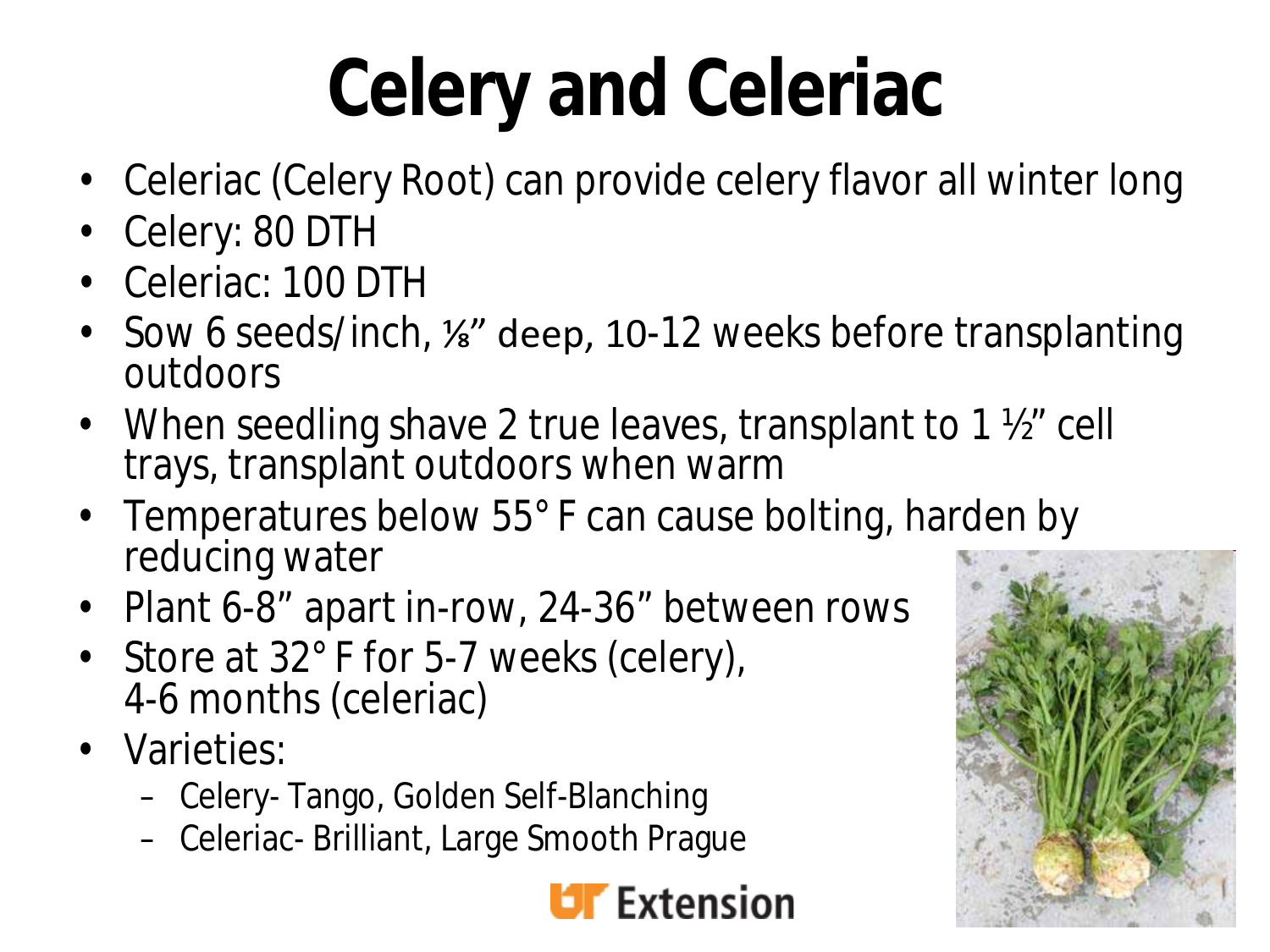# **Chicory (Belgian Endive, Radicchio)**

- Belgian Endive (Witloof) can produce all winter long (115 DTH)
- Radicchio: 60-65 DTH
- Belgian Endive grows best by forcing the root
- Radicchio is grown like lettuce
- Store at 32° F for 2-3 weeks (radicchio), 3-4 weeks (Belgian endive)
- Varieties:
	- Belgian Endive- Totem
	- Radicchio- Chioggia Red, Indigo, Fiero



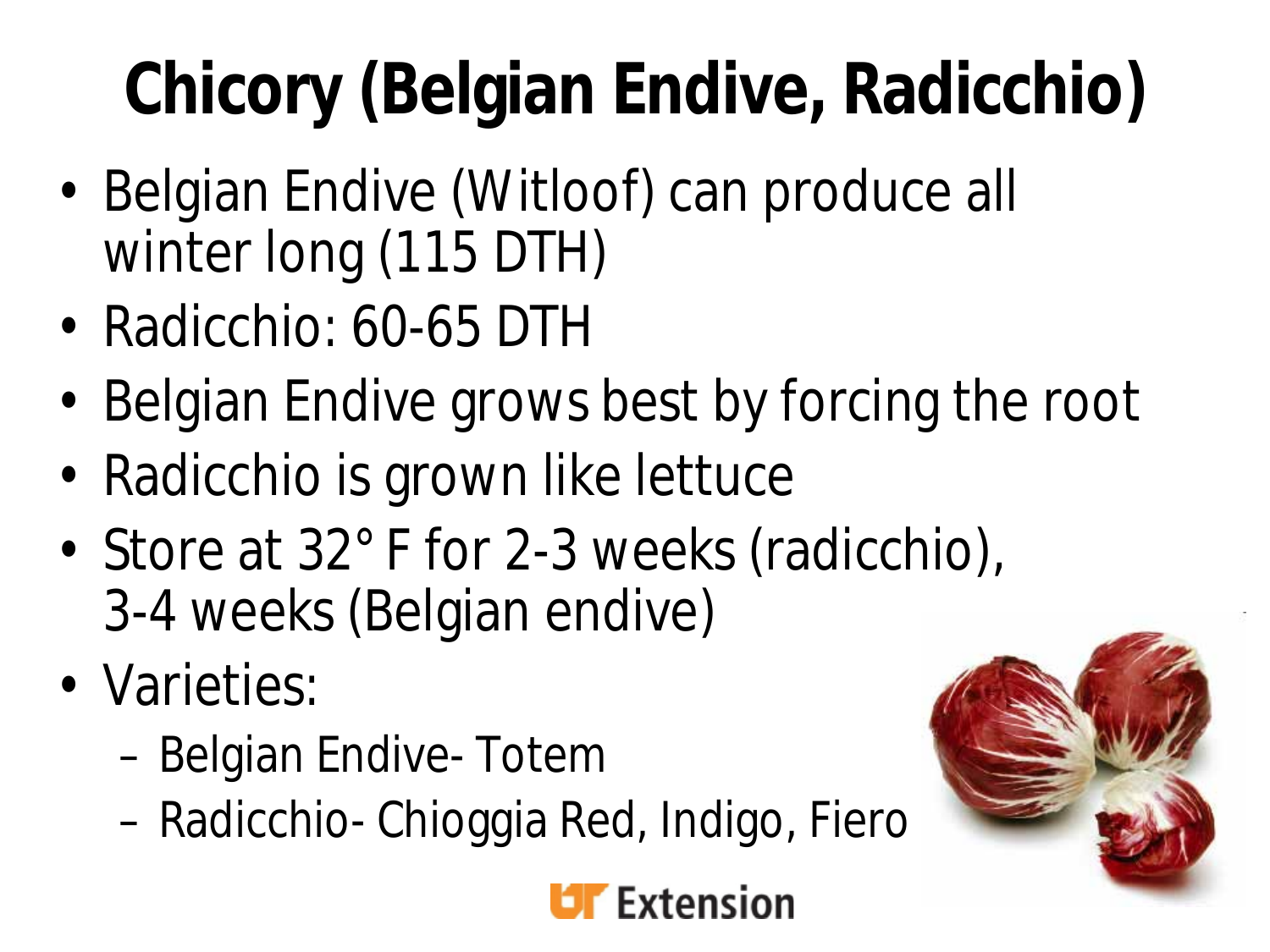#### **Garlic**

- Plant mid-late September through November
- Insert individual cloves , root end down, 1 ½-2" deep, 4-6" apart, mulch heavily
- Harvest in summer when bottom 2-3 leaves have yellowed
- Dry bunches for storage
- Store at 32° F for 5-8 months under low humidity (60-70%)
- Varieties:
	- Stiffneck (send up hard scape and forms clustered bulbils)
		- German Extra-Hardy, Russian Red
	- Softneck (necks soft at maturity for braiding)
		- New York White, Italian Softneck, Silver Rose
	- Elephant (less hardy, huge bulbs)



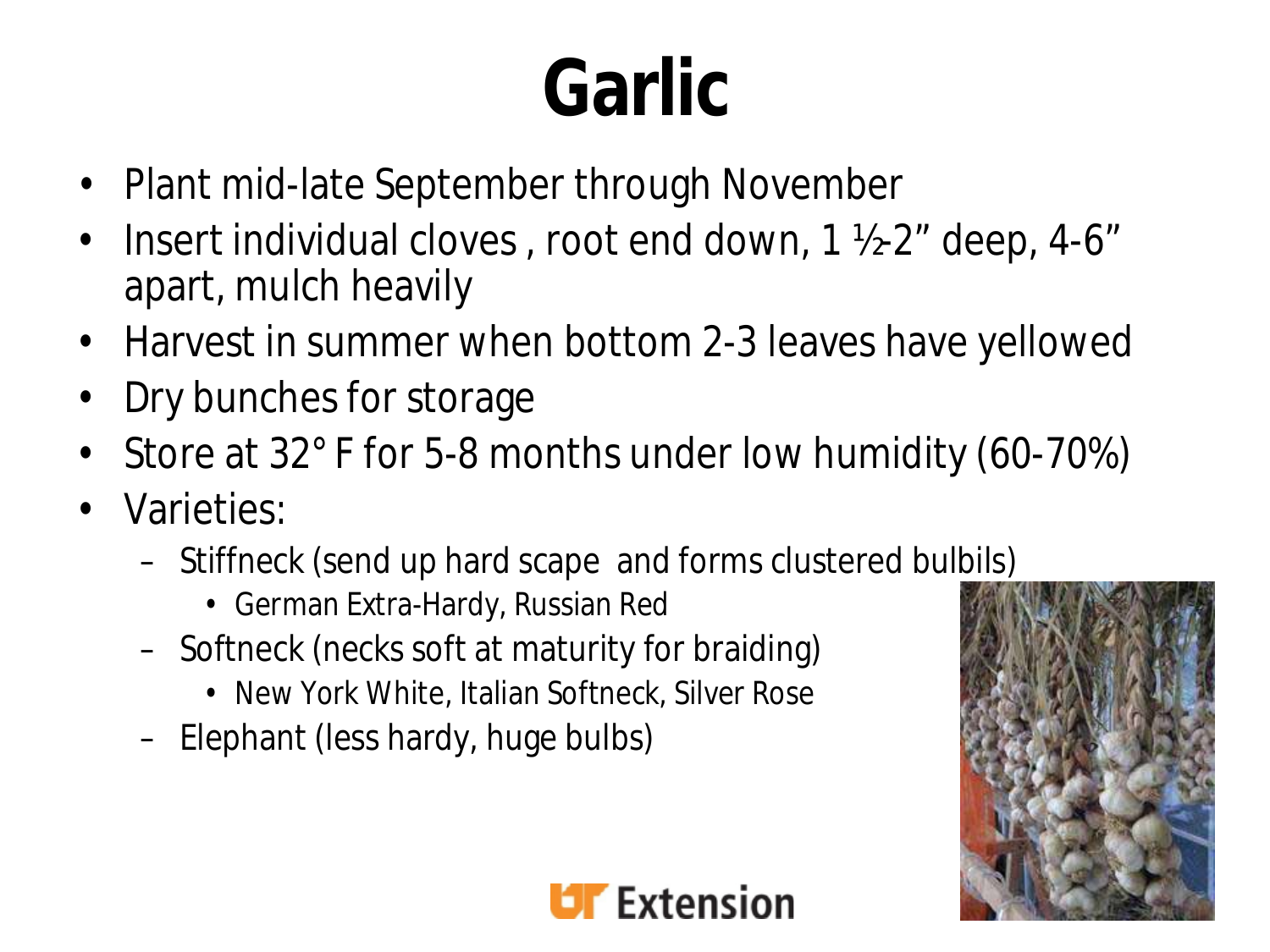#### **Greens**

- Arugula
	- Direct seed from mid-spring on, 2-4" wide band, 30 seeds/ft., 35-50 DTH
	- Sow every 3 weeks for continuous crop
	- Varieties: Discovery, Sylvetta, Surrey, Astro
- Asian Greens
	- Well adapted for spring or fall planting, 35-45 DTH
	- Sow ¼" deep, 15 seeds/ft., 2" wide bands in rows 18" apart
	- Clip leaves when 4-5 weeks old
	- Varieties: Mizuna, Komatsuna, Tatsoi, Pac Choi
- Corn Salad/Mache
	- Avoid hot weather! Early spring or fall crop
	- Plant September/October for spring crop (like spinach); early spring for late spring crop (50 DTH)
	- Sow 1" apart in solid bed, thin to 2"
	- Harvest rosette when 2 ½" tall
	- Varieties: Jade, Vit



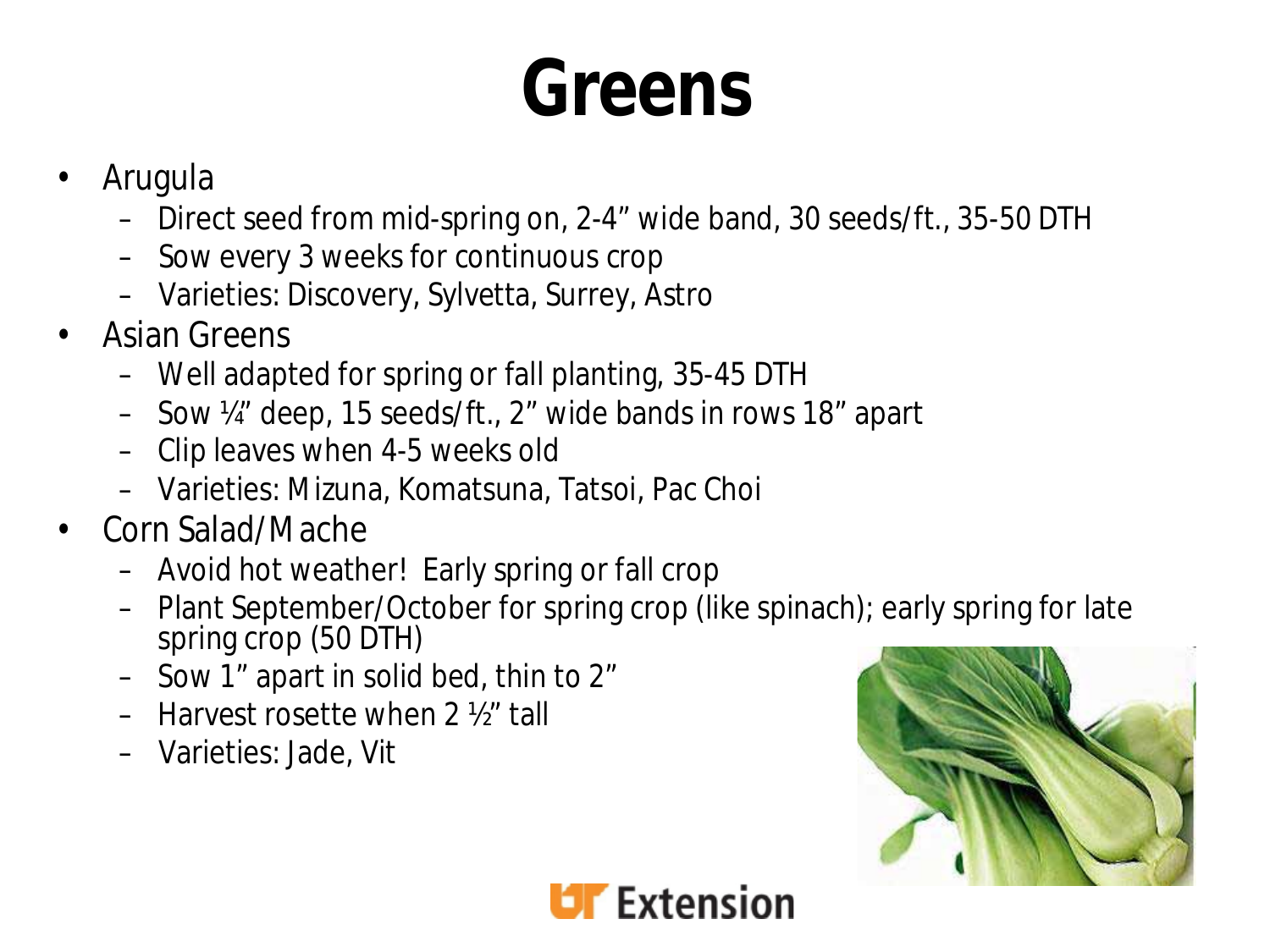#### **Greens**

- Mesclun
	- Mix of baby lettuces
	- Works well in tunnel on 42 inch wide bed, with 4 lines of drip tape per bed, with a row of mesclun on either side of the drip tape
	- The Wiediger's run an Earthway seeder (with NO seed in it!) on either side of the drip tape, giving them 8 "furrows"
	- In fall and spring, mesclun takes 21 days from sowing to first harvest in a tunnel; can recut every 5 to 7 days
	- From mid-December to the early February, growth really slows down and it can take 28 to 35 days from sowing to harvest with as much as 21 days between harvests
	- During spring, fall and winter get usually 4 6 cuttings off the mesclun
	- Varieties: *Black Seeded Simpson,* B*uttercrunch*, *Red Sails, Red Salad Bowl*, *Tango* (green oak), *Rouge D'Hiver* (red Romaine), *Parris Island… many, many options!*

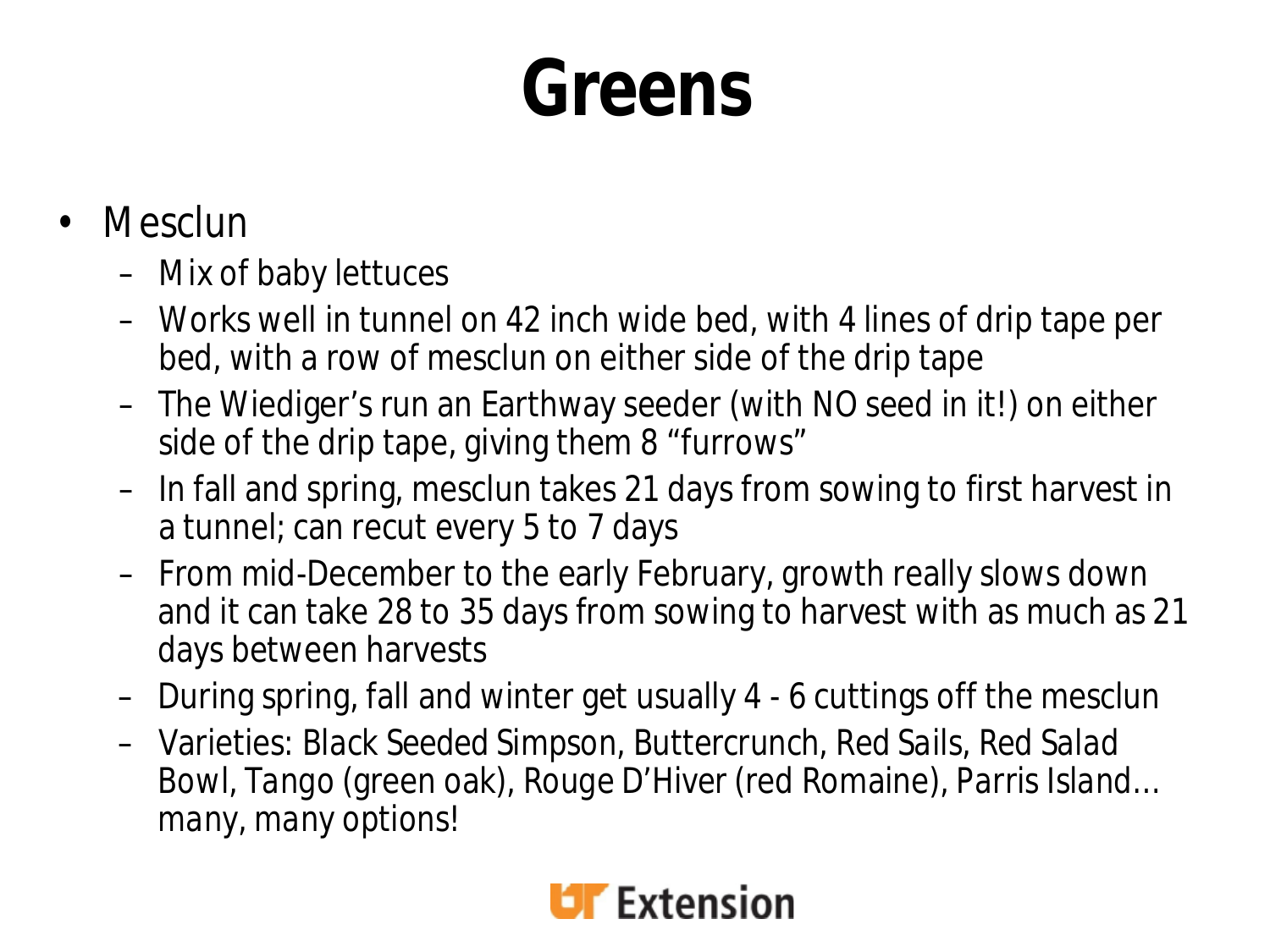# **Kale**

• Plant 3 months before expected frost



- Sow 3 seeds every 8", thin to 1 plant, 1/4-1/2" deep in rows 18-30"
- Harvest individual leaves about 2 months after planting (50-65 DTH)
- Does well under row cover through winter
- Store at 32° F for 3-4 weeks
- Varieties: Starbor, Winterbor, Toscano, Red Russian

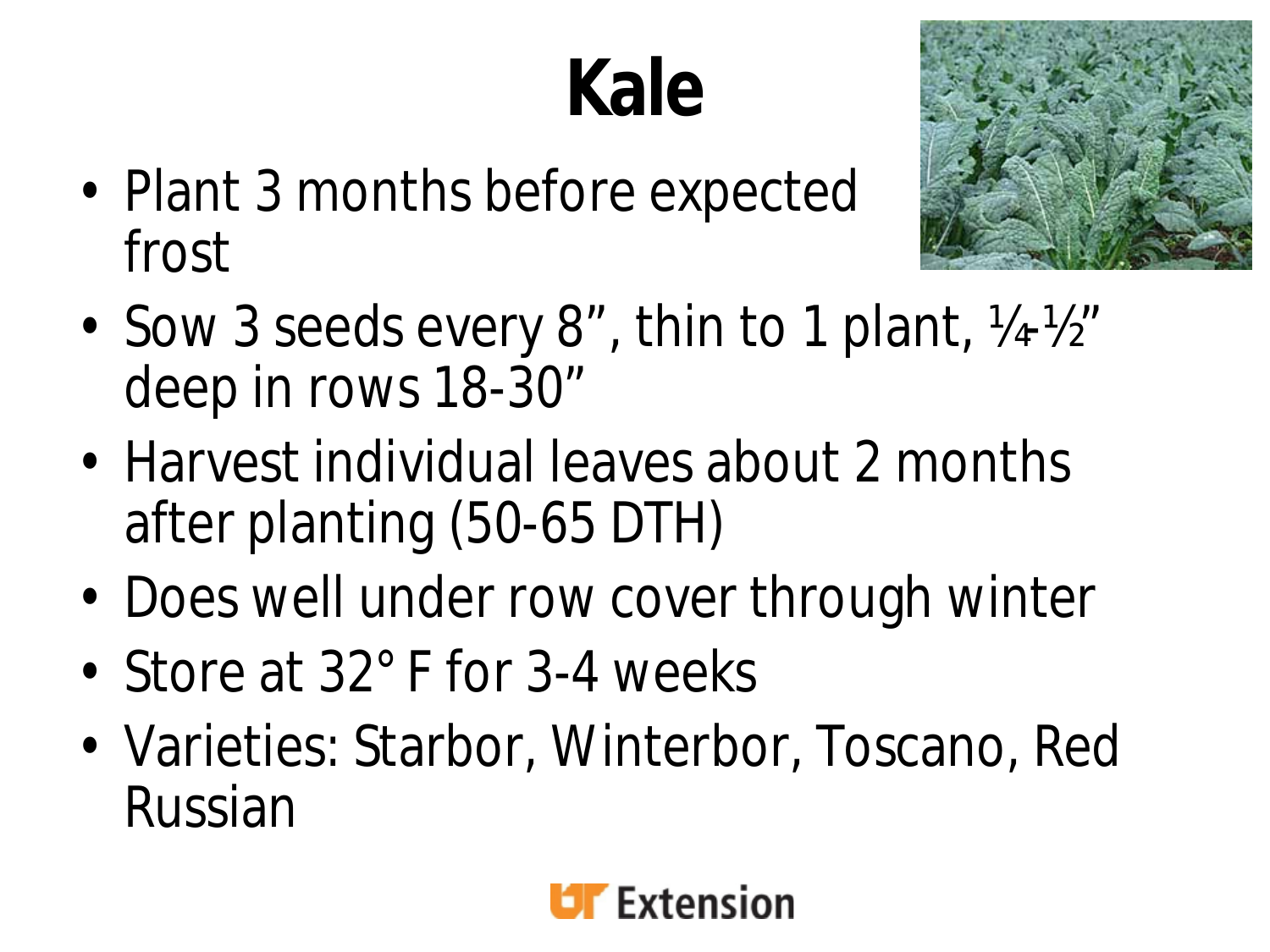### **Kohlrabi**

- Best fall and winter in South (35-45 DTH or 80 DTH for storage types)
- Sow 1" apart, 14-1/<sub>2</sub>" deep, in rows 12-18" apart, thin to 4" between plants
- Harvest when roots 2"
- Store at 32°F
- Varieties:
	- White- Eder, Winner
	- Purple- Kolibri, Early Purple Vienna
	- Storage- Kossack



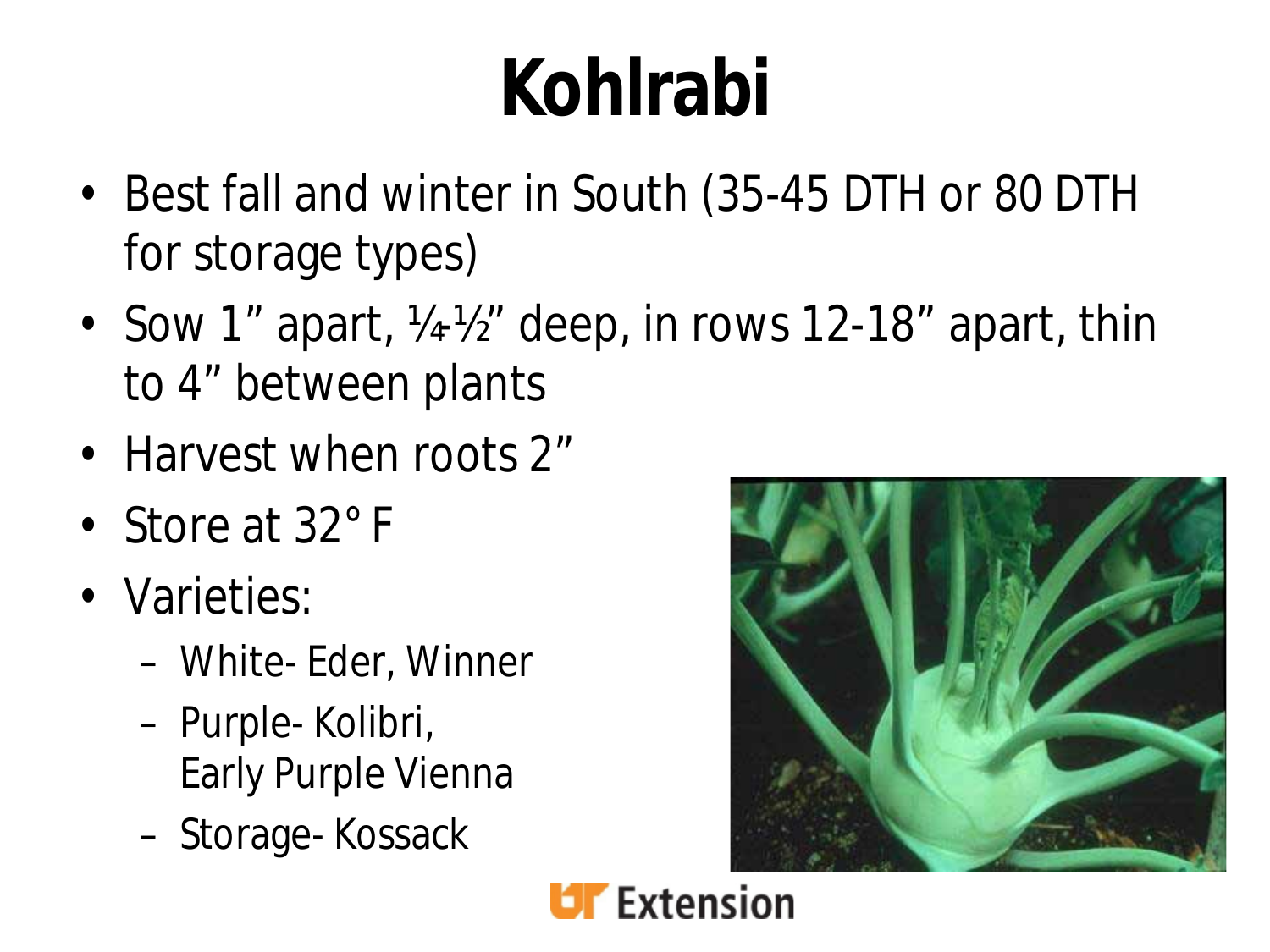#### **Leeks**

- Non-bulbing onion, sweet
- Can be direct seeded or transplanted (75-110 DTH)
- Sow in flats February to March, 14" apart, 14" deep
- Transplant to 1 1/2" plugs when able to handle
- Transplant outdoors when 8-18" tall and thick as a pencil, 6" apart, rows 24" apart
- Can blanch stalks by mounding soil 2-3 times during growing season
- Store at 32° F for 2-3 months
- Varieties:
	- King Richard, Lancelot, Upton, Pandora



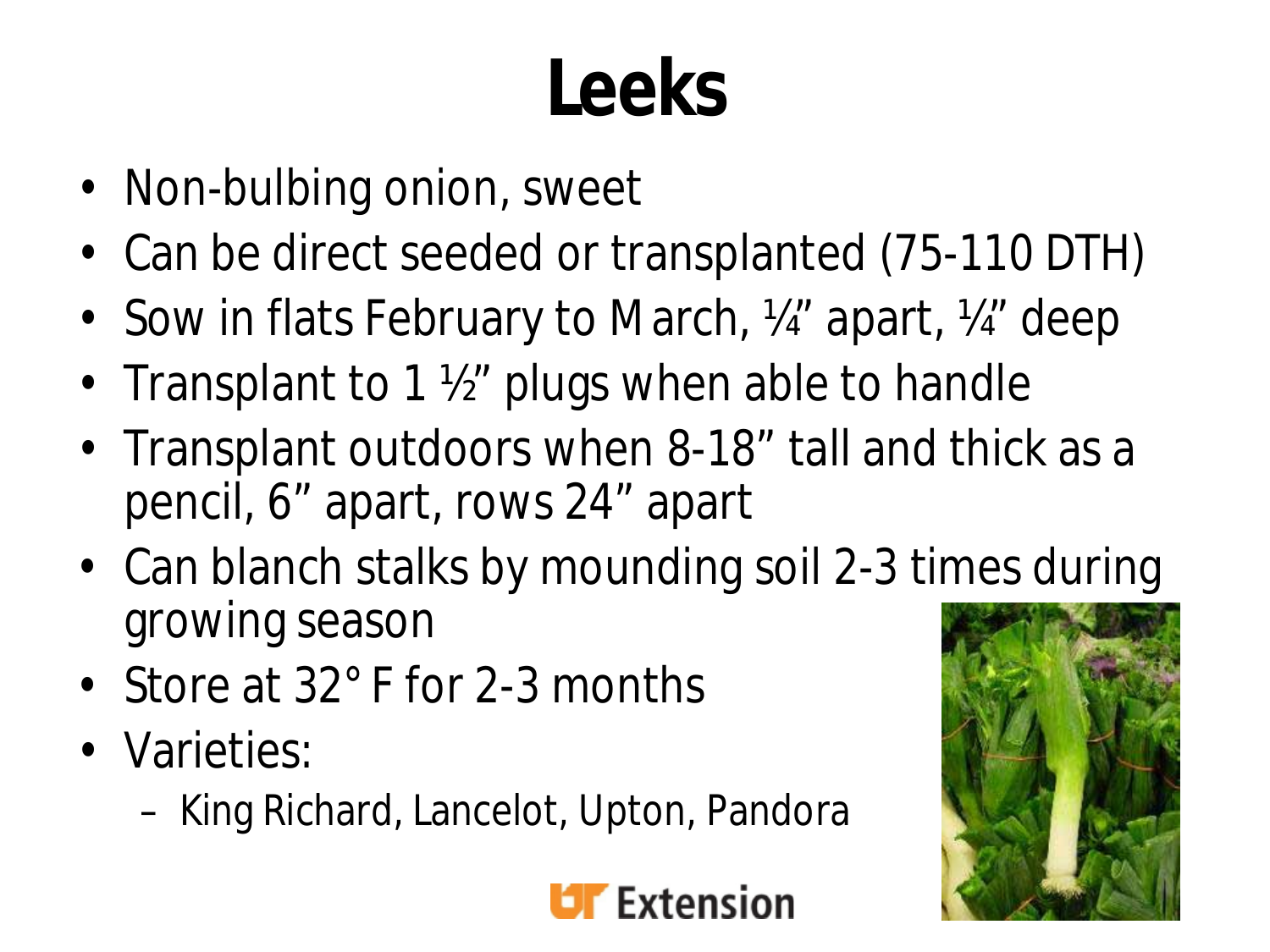# **Parsnip**

- Grown similarly to carrots, but need full season of growth and cold weather for sweet flavor (110-120 DTH)
- Sow early to mid-spring in 2" band about 1" apart, ½" deep, rows 18-24" apart
- Thin plants to 2-3" apart
- Store at 32° F for 2-3 months
- Varieties:
	- Javelin, Lancer, Andover



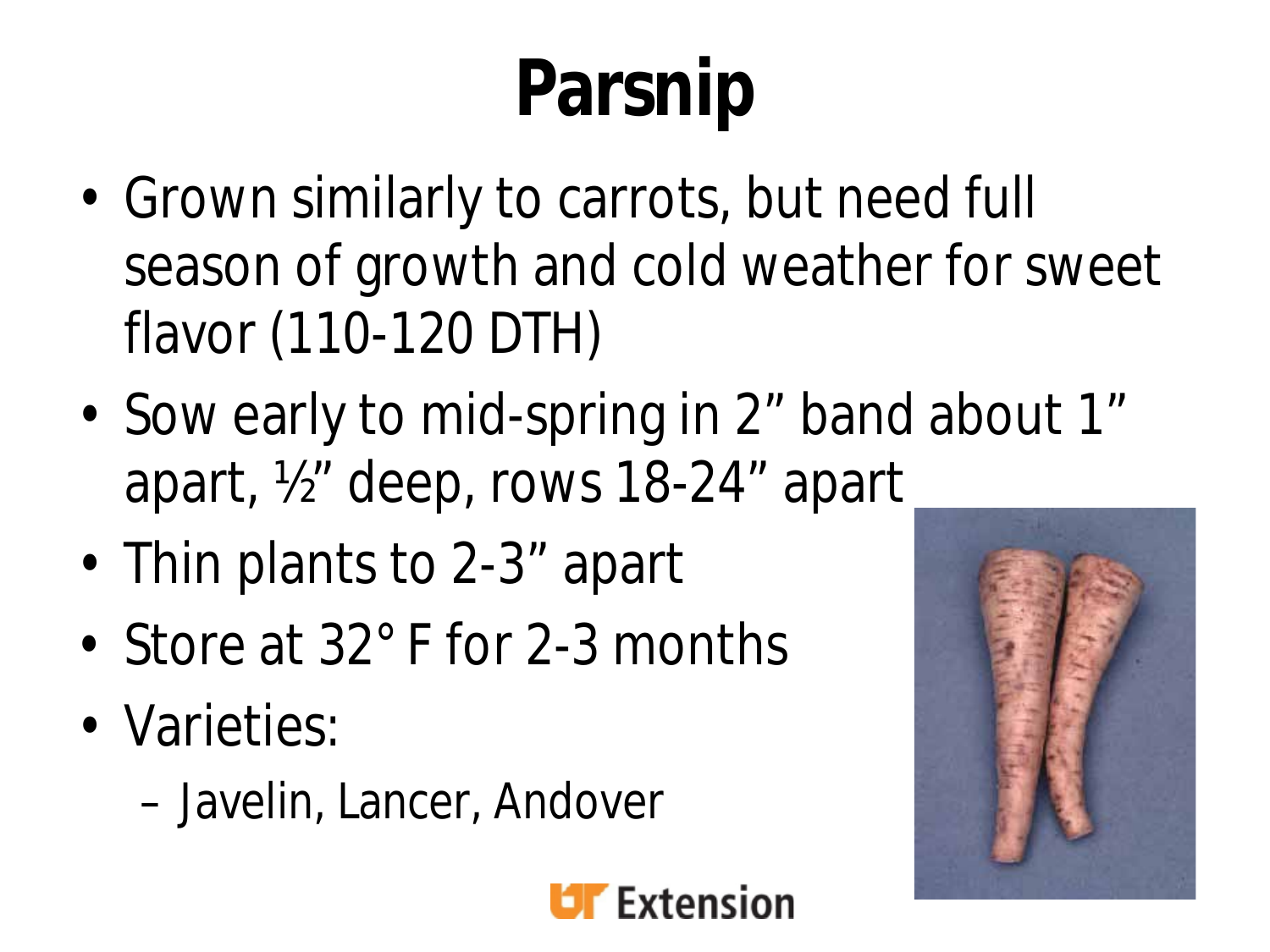#### **Peas**

- Sow early spring as soon as soil can be worked
- Sow 1-1  $\frac{1}{2}$ " apart in 3" band,  $\frac{1}{2}$ -1" deep, rows 12-18" apart for dwarf types, 4-6' apart for trellising
- Store at 32° F for 2 weeks
- Varieties:
	- Shelling type- Caselode, Strike, Premium (50-60 DTH)
	- Snap peas- Sugar Ann, Cascadia, Amish Snap, Sugar Snap (50-60 DTH)
	- Snow/Sugar peas- Snow Sweet, Oregon Giant, Mammoth Melting Sugar (50-60 DTH)
	- Greens and Garnish- Dwarf Grey Sugar Pea (32 DTH greens, 39 DTH blossoms, 57 DTH pods)

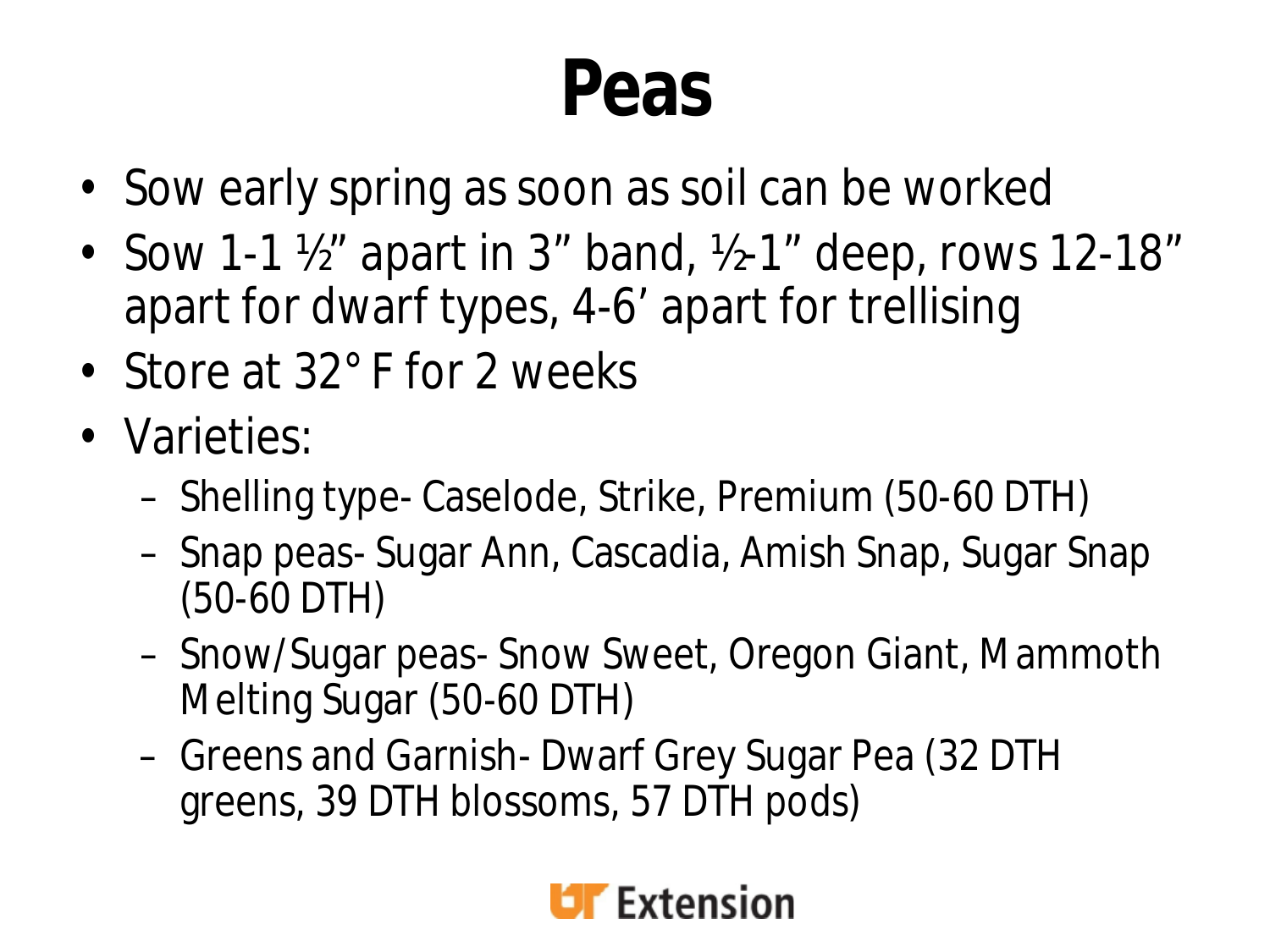### **Potato**

- Cut tubers into 1 ½-2 oz. pieces (1-1 ¼" diam.) with at least one 'eye'/piece
- Best to cut seed pieces a day ahead and allow cut surfaces to dry before planting
- Plant pieces 2-3" deep, 12" apart, in rows 30-36" apart
- Hill plants when they reach 1' and repeat 2-3 weeks later
- New potatoes can be harvested 7-8 weeks after planting; or in fall when foliage is dry and tubers are full size
- Store full size potatoes at 35-45°F
- Varieties:
	- Dark Red Norland, Superior, Adirondack Blue, Yukon Gold, Kennebec
	- Fingerlings- French Fingerling, Russian Banana



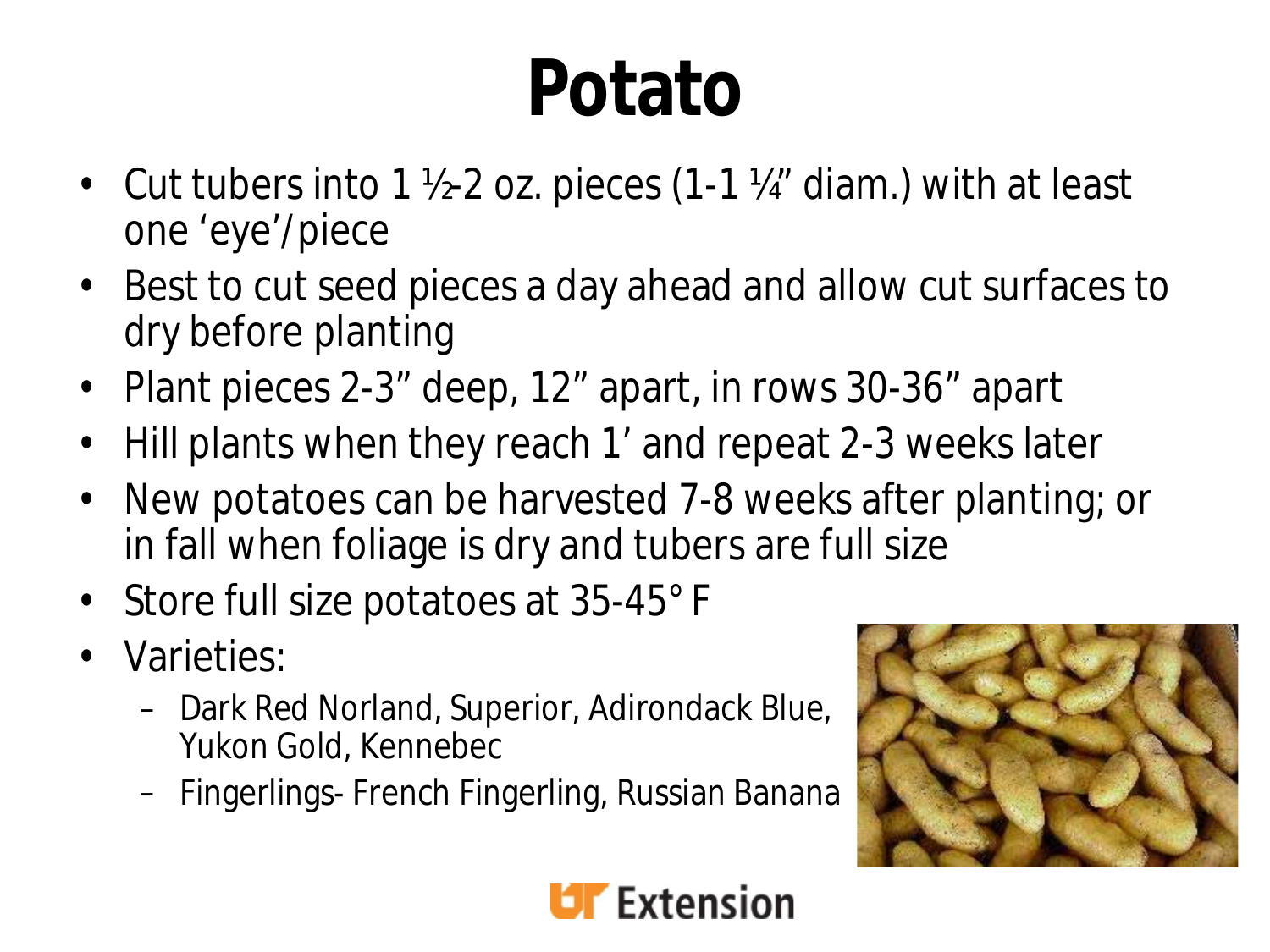### **Radish**

- Can sow anytime beginning early spring
- Sow in 2-3" wide bands, seeds 34-1"apart, 1/2" deep
- Amount of water given controls spiciness
- Harvest starting about 3-4 weeks after planting
- Store at 32° F for 3-4 weeks
- Varieties:
	- Round- Cherriette, Crunchy Royale, Easter Egg
	- Long French- D'Avignon
	- Daikon- Snowy, Summer Cross
	- Specialty- Red Meat, Nero Tondo



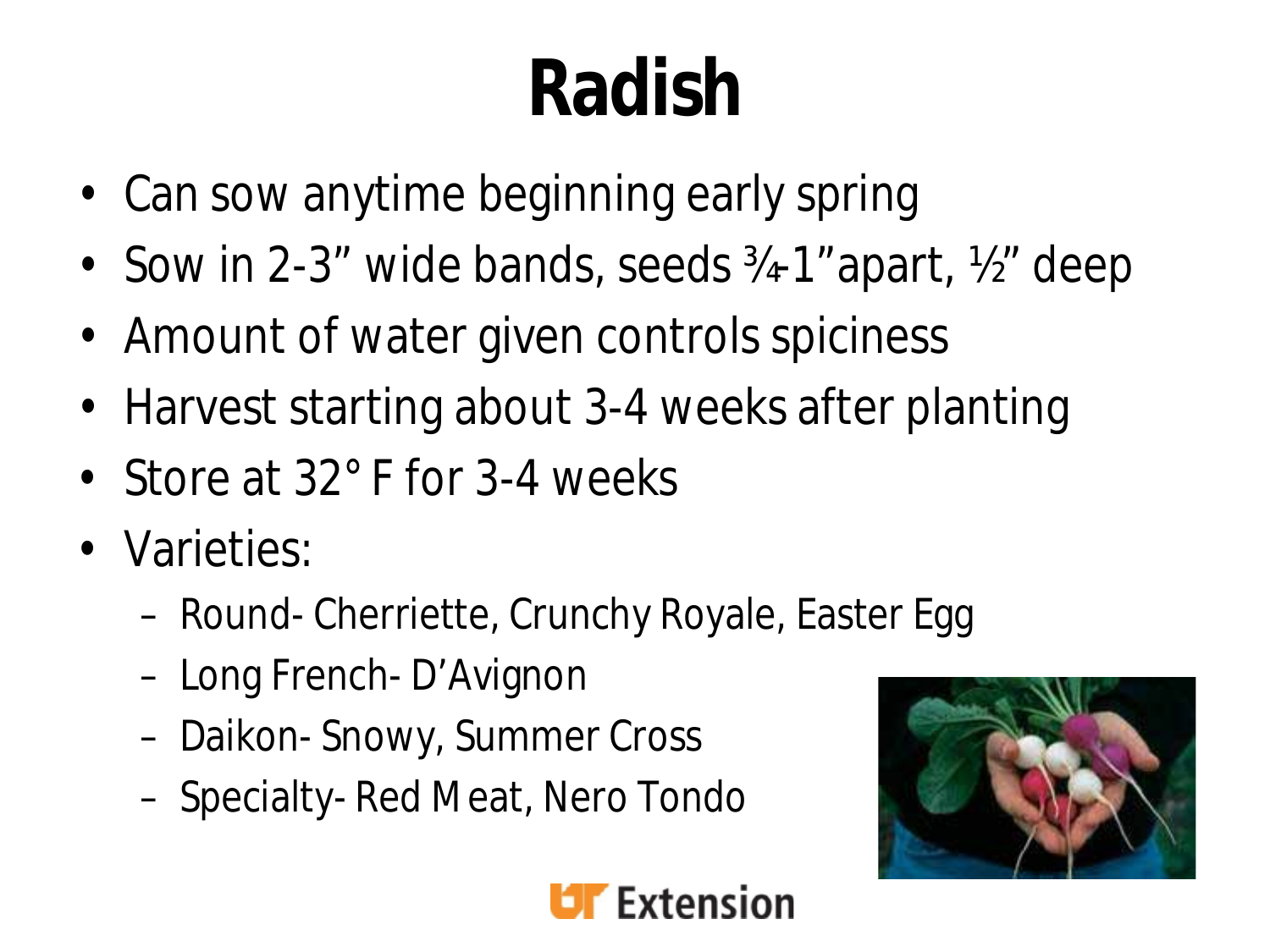# **Rutabaga**

- Plant mid-July for fall harvest
- Sow 6 seeds/ft., 3%" deep, thin to 6" apart, in rows 18-24"
- Harvest after second good frost,
- Cut tops and store at 32° F for up to 6 months
- Varieties:
	- Helenor, Laurentian



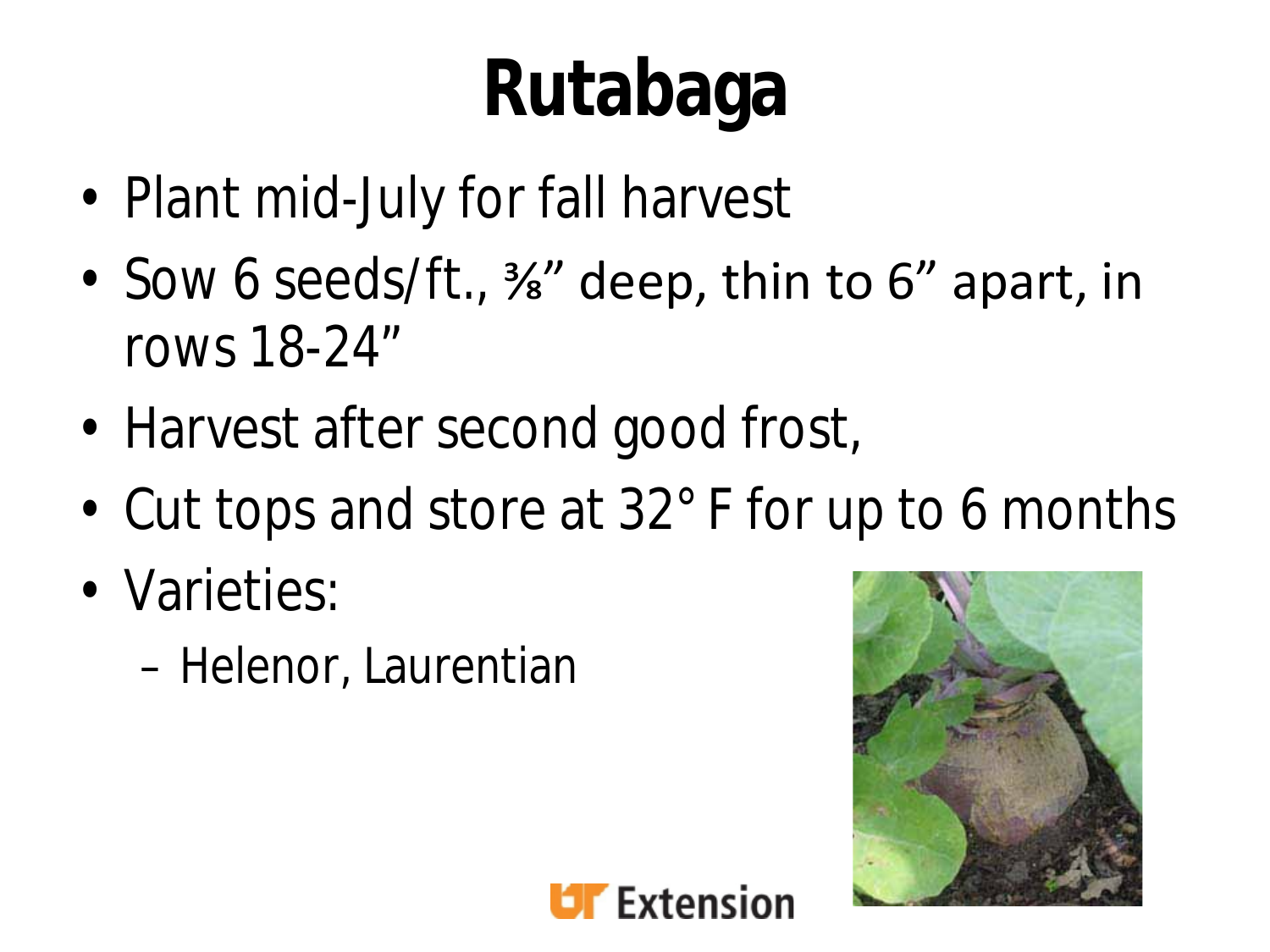# **Spinach**

- Can sow early spring or in September for early harvest following spring
- For full size, sow 9-10 seeds/ft., ½" deep, rows 12- 18" apart
- For baby, sow in 2-4" band, 34" apart, clip leaves after 3-5 weeks
- Succession plant weekly
- Store at 32° F for 10-14 days
- Varieties:
	- Smooth-leaf- Space, Emu
	- Savoy-leaf- Spargo, Winter Bloomsdale
	- Specialty- Bordeaux



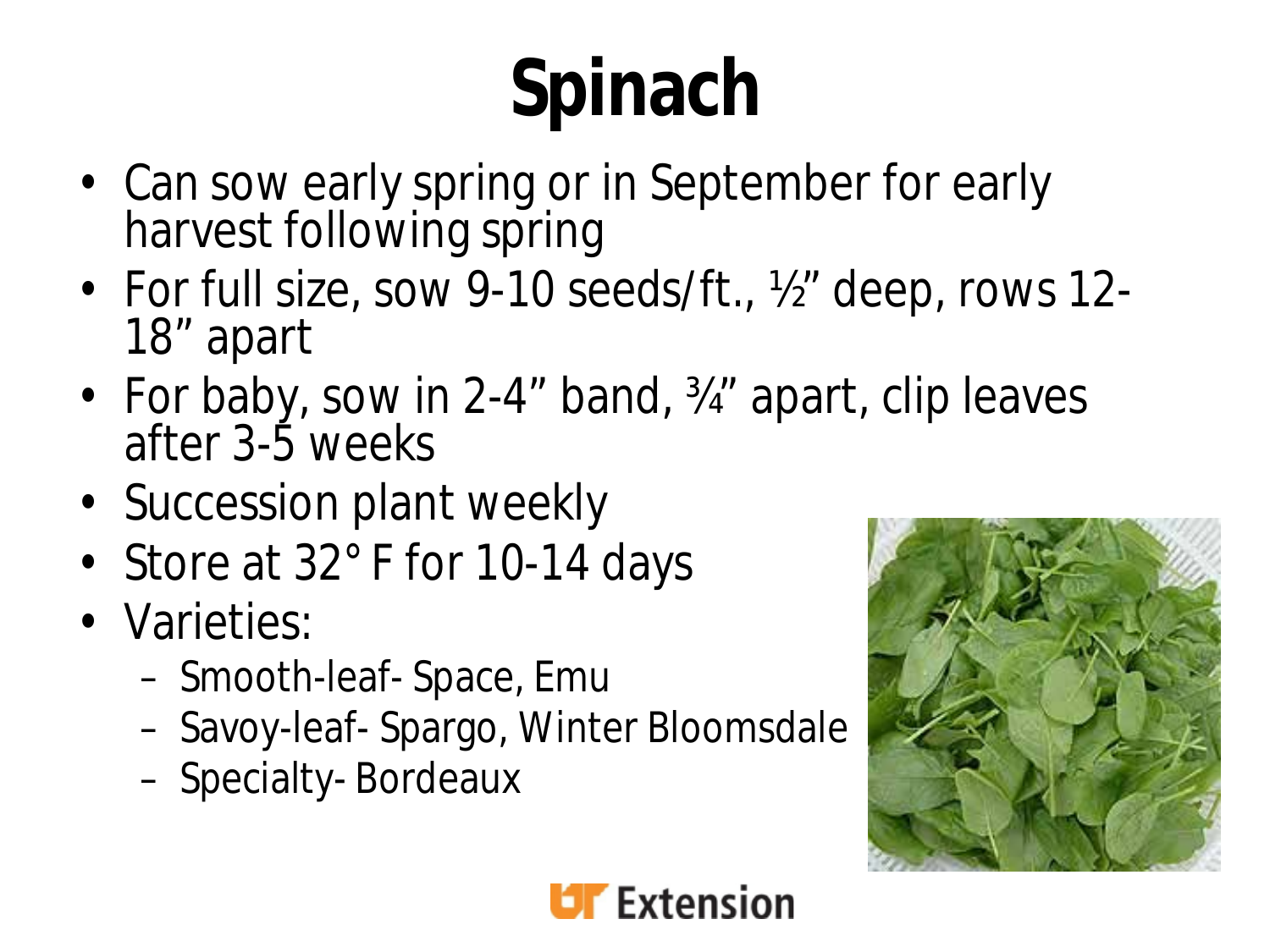# **Turnips**

- Sow early spring through summer in 2" band, 1" apart or more space for larger turnips, ¼-½" deep, rows 12-18" apart
- Can also be transplanted
- Begin harvesting young turnips in about 30 days, full size 40-50 days
- Store at 32° F for 10-14 days with greens
- Varieties:
	- Hakurei, Scarlet Queen Red Stems, Purple Top White Globe



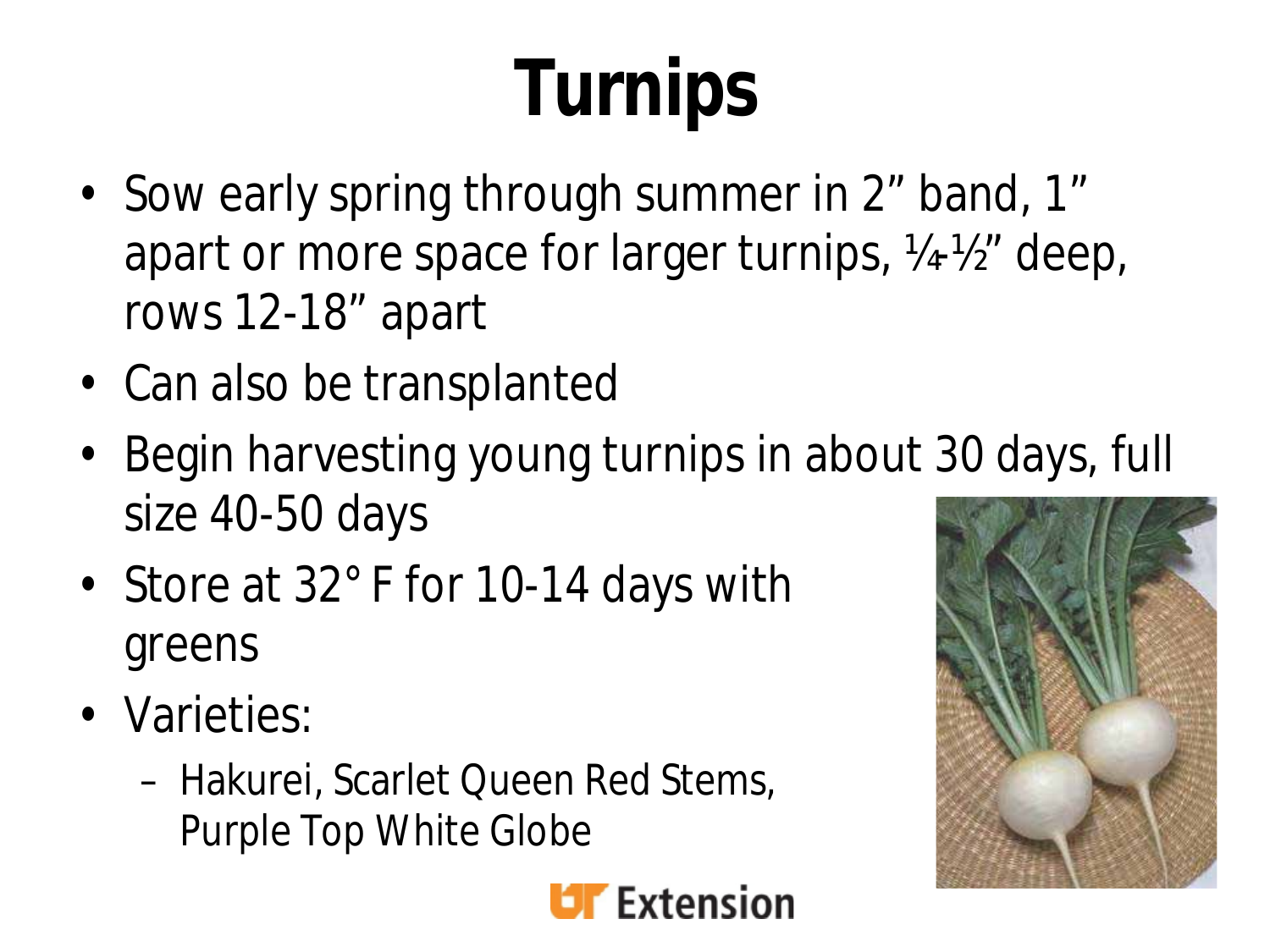#### **Future Organic Crop Production Workshops**

- **What's All The Buzz About?- Beekeeping & Native Pollinators** (April 12) • This workshop will be **LIVE** at the UT Organic Farm in Knoxville **ONLY**!
- ü **Insect Management: The Good, the Bad & the Bugly** (May 10)
- ü **Disease Management: Molds, Mildews & Blights, Oh My!** (June 14)
- **\* Find Your Thrill with Blueberry Production** (July 12)
- **\* Parsley, Sage, Rosemary & Thyme- Herb Production** (August 9)
- ü **Get the Dirt on Soil Management** (September 13)
- ü **Weed 'Em and Reap: Tips on Weed Management** (October 11)
- ü **Year-Round Production: See the Light at the End of the (High and Low) Tunnel** (November 8)
- **More information and archived 2010 workshops available at: http://organics.tennessee.edu/workshops.htm**

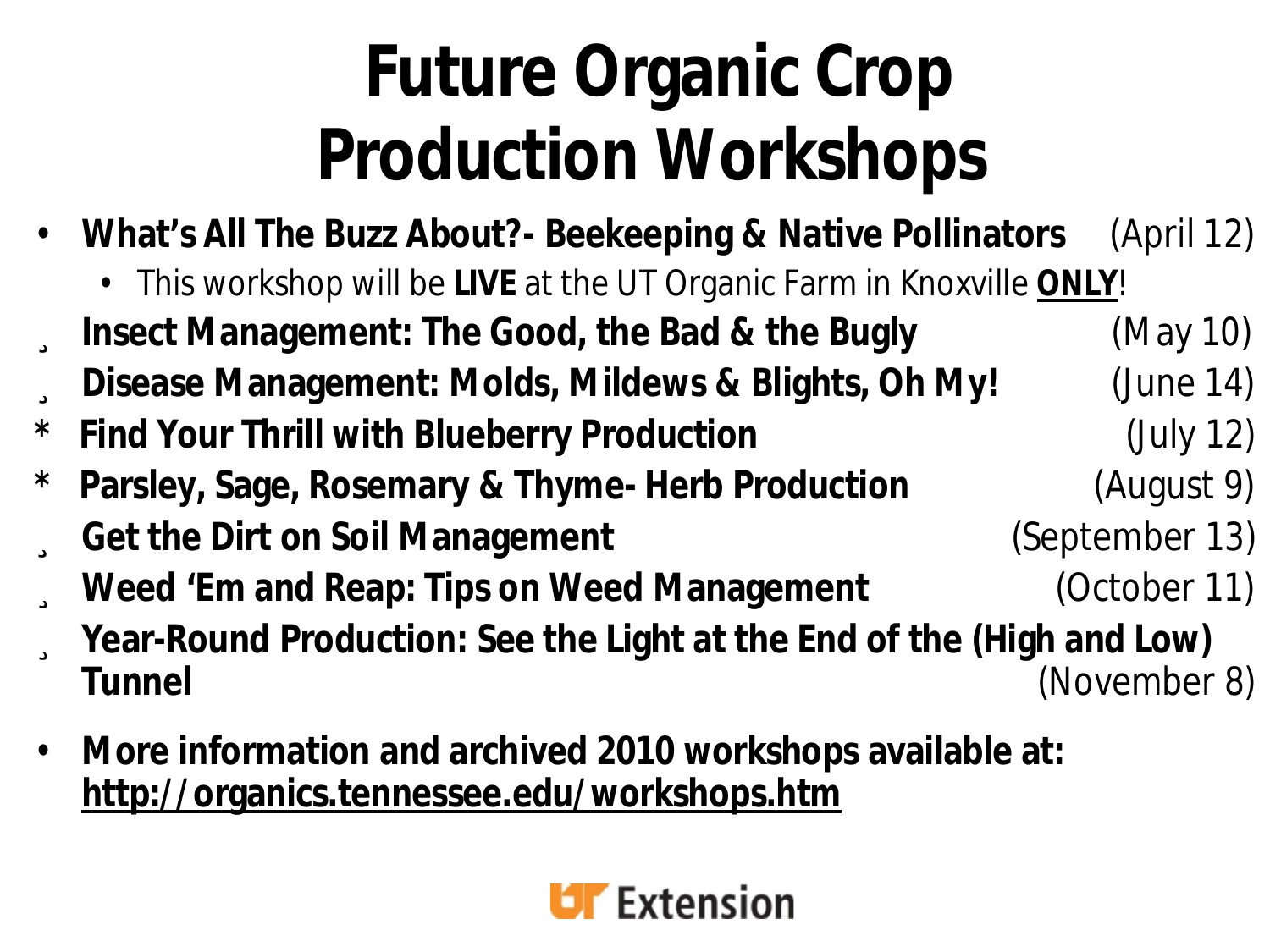

- 6-part series to provide new growers with the business planning & management, vegetable & small fruit planning & production & direct marketing skills that they need to properly plan & carryout a farming venture
- These half-day workshops, planned from 1-4 PM EST on the final Monday of the month, will be offered in Knoxville **ONLY**:
	- **February 22- Business Planning**
		- *Now archived on the web!*
	- **March 29- Production Planning**
		- *This workshop will cover crop scheduling, seed selection & farm design.*
	- **April 26- Transplant Production**
	- **May 24- Marketing Strategies**
	- **June 28- Market Garden Planting & Maintenance**
	- **July 26- Harvest and Handling**
- More information available at: http://organics.tennessee.edu/sprouting\_growers\_workshops.htm